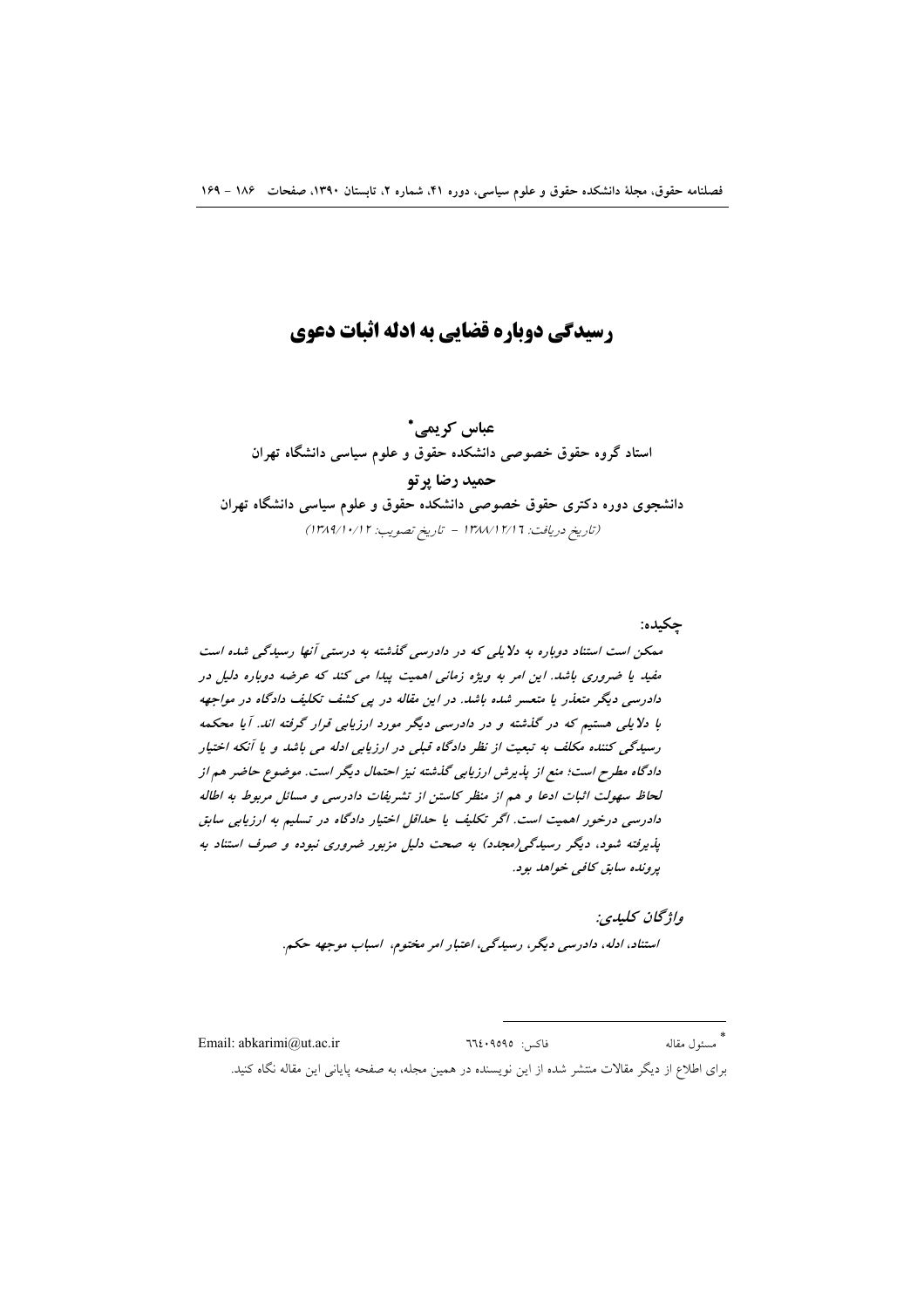#### مقدمه

احتمال دارد دلایلی که امروز به آنها استناد می شود فردا به همین سهولت در دسترس نباشند. در دادرسی فعلی، دلیل ارائه شده ادعایی را ثابت میکند ولی ممکن است در دادرسی دیگر، اثبات(مجدد) موضوع دلیل حاضر لازم آید. حال فرض میکنیم که دلیل مزبور در دسترس نیست باشد. مثلاً شهودی که در گذشته بر موضوعی خاص گواهی دادماند در قید حیات نیستند و…. به نظر توجه به همین موضوعات محرک قانونگذار در تصویب مواد ٢١٤ و ٢١٥ قانون آيين دادرسي مدني' بوده است'. از لحاظ عملي تكليف دادرسي مطرح است كه در مقام رسیدگی به صحت ادعا، با دلایلی مواجه میشود که سابقا در دادرسی منجر به صدور رای قطعی مورد رسیدگی قرار گرفته اند. از یک طرف با دلیلی روبروست که سابقاً بوسیله دادگاه صالح مورد رسیدگی قرار گرفته و درستی اَن تایید شده است و از طرفی حقوق دفاعی مدعی علیه مطرح است. در واقع مطابق ماده ۲۰۰: «رسیدگی به دلایلی که صحت آن بین طرفین مورد اختلاف و موثر در تصمیم نهایی باشد در جلسه دادرسی بعمل میآید مگر در مواردی که قانون طریقی دیگر معین کرده باشد». مثلاً اگر بخواهد از نظر کارشناس که قبلاً در دادرسی دیگر ارائه شده است پیروی کند در واقع حق مدعی علیه در اعتراض به نظر کارشناس را نادیده گرفته است و اگر بخواهد آن را یکسره رد کند ممکن است شائبه عدم پیروی از مفهوم مخالف ماده ۲٦٥ مطرح شود.

بحث استناد دوباره به دلایل شامل دو بخش است که یکی از آنها به جنبه شکلی امر مربوط می شود. این موضوع همان است که تحت عنوان اعتبار امر مختوم مطالعه می شود. در تحقیق حاضر صرفاً به جنبه ماهوی موضوع پرداخته میشود. در این خصوص راه حلی صریح در قواّنین ما مشاهده نمیشود. در دکترین نیز این بحث صرفا از دیدگاه اعتبار امر مختوم طرح شده است (کاتوزیان،١٦٩،١٣٦٨ به بعد؛کریمی، ١٣٨٦،٢١٧؛ شمس، ١٣٨١، ٤٧٩/١ و، ١و٥) ولمي از دیدگاه برگزیده این مقاله، صرفاً اشاراتی مختصر دیده شده است(کریمی، ۱۳۸۲، ۱۲۷؛ کاتوزیان، ۱۳۷۸، ۱۷۹ و شمس ١٣٨١، ٧٧/١-٤٨١).

عنوان فقهى كتا*ب قاض الى قاض* به موضوع مرتبط است. در مفتاح الكرامه آمده است: «چنانچه قاضی به قاضی دیگر بنویسد که موضوع مطروحه سابقا بوسیله خودم رسیدگی شده

١. من بعد هر جا كه به نام قانون اشاره نشده است مقصود، قانون آيين دادرسي مدني است.

۲. ماده ۲۱٤ – هرگاه يكي از اصحاب دعوا بهاستناد پرونده كيفرى ادعايي نمايد كه رجوع به آن پرونده لازم باشد، دادگاه می تواند پرونده را مطالبه کند.مرجع ذی ربط مکلف است پرونده درخواستی را ارسال نماید.

ماده ۲۱۵ – چنانچه یکی از اصحاب دعوا استناد به پرونده دعوای مدنی دیگری نماید، دادگاه به درخواست او خطاب به مرجع ذی٫بط تقاضا نامهای به وی میدهد که رونوشت موارد استنادی درمدت معینی بهاو داده شود. درصورت لزوم دادگاه می تواند پرونده مورد استناد را خواسته و ملاحظه نماید.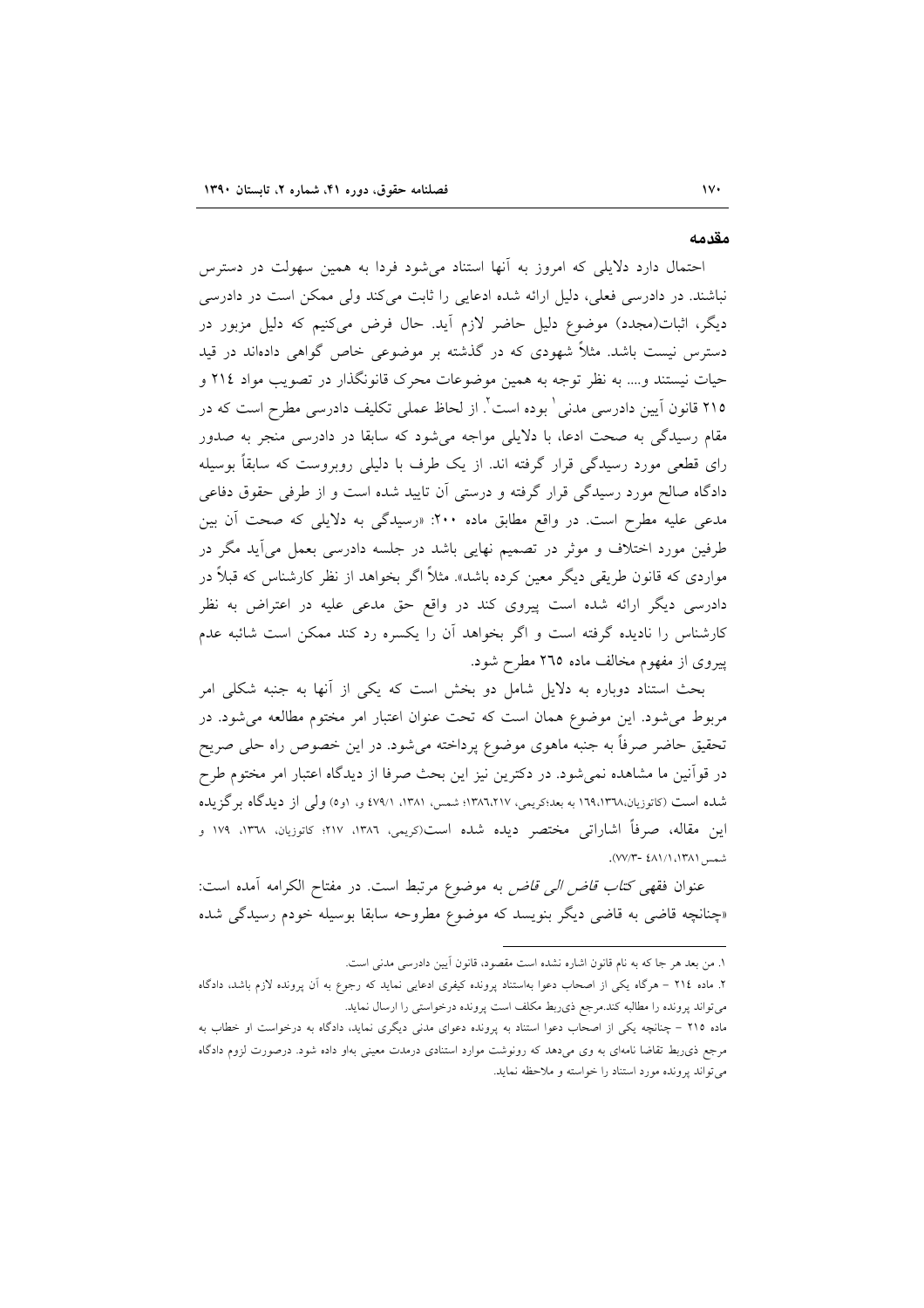(و بنابراین نباید مجددا مورد رسیدگی قرار بگیرد)، اعتباری به کتابت قاضی سابق نبوده و دادرس فعلی باید به رسیدگی ادامه دهد». مولف کتاب برای مستند کردن نظر خویش به اجماع استناد می کند و علاوه بر آن به مسایل مبنایی قضاوت در اسلام میپردازد ٔ (حسینی عاملی،۱٤۱۹، ۲۰/ ۳۰٦). باید دانست عدم اعتبار کتابت قاضی مبتنی بر تردید در آنتساب حکم به وی می<mark>باشد.</mark> ولی اگر صدور حکم به نحوی اطمینان بخش اثبات شود برخی قائل به تکلیف قاضی در تبعیت از رای سابق میباشند( رشتی، ١٤٠١، ٢٤/١ مام خمینی، ٢/ ٤٣٣).

برخی از فقها قائل به منع رسیدگی مجدد میباشند؛ زیرا موضوع منازعه در گذشته به طريق شرعي حل و فصل شده است(سبحاني،١٣٧٦، ١/ ٥٥١). مساله محل اختلاف است و صرفاً (در فرض اتحاد دو دعوا) میتوان قاضی دوم را مکلف به پیروی کامل از مفاد رای سابق دانست (ساكت، ١٣٨٢، ٢٩٨).

بحث قض*ا التنفيذ نيز به مو*ضوع مقاله ارتباط دارد(موسوى اردبيلي،٣٦٧/٢)؛ در قضا التنفيذ از لزوم یا عدم لزوم تغییر رای قاضی قبلی بحث می شود؛ ولی مستقیماً به موضوع مقاله پرداخته نمی شود. به هر روی، نظر به اینکه موضوع حاضر با نقش قاضی در اداره دلیل مرتبط است و با عنایت به اینکه نقش قاضی در ادله اخباری اثبات دعوی منفعل و در ادله احرازی نقشی فعال است(دِيمي، ١٣٨٦، ص ٣٥). بنابراين در آغاز استناد دوباره به ادله اخباري (مبحث اول) و سيس استناد مجدد به ادله احرازي اثبات دعوى مطالعه مي شود(مبحث دوم).

## میحث اول: استناد دوباره به ادله اخباری اثبات دعوی

دلیل اخباری، دلیلی است که به صورت گزارش امری(که در گذشته واقع شده است) بوجود می آید و قاضی این اخبار را از ناحیه اشخاص استماع میکند. اقرار، شهادت، سوگند و سند اخباری از دلایل اخباری اثبات دعوا به حساب میآیند(کریمی، ۱۳۸۲،ص ۳۵ به بعد). زیرا در هر یک، از وقوع رویدادی در گذشته اخبار می شود. این مبحث را بر اساس تقسیم بندی بالا پی مي گيريم.

١. حكم قاضي بايد بر اساس علم يا ظن شرعي صادر شود و در كتابت قاضي قبلي هيچ يک از آن دو حاصل نمي شود. توضیح اینکه در قضاوت شرعی حکم قاضی به نوعی اجتهاد می ماند که لاجرم به علم یا ظن شرعی مسبوق است. قاضی مجتهد است و حکم شرع را بیان می کند، پس طبیعی است که ابتدائا باید به علم برسد. ولی درقضاوت عرفی ممکن است علی رغم عدم وجود علم یا ظن، حکم صادر گردد. با این مقدمه وجه نظر صاحب مفتاح الکرامه مبنی بر بی اعتباری کتابت قاضی قبلی مشخص می شود.این طرز تلقی در موادی مانند ماده ۲۹۰ قانون آیین دادرسی مدنی مورد توجه قرار گرفته است.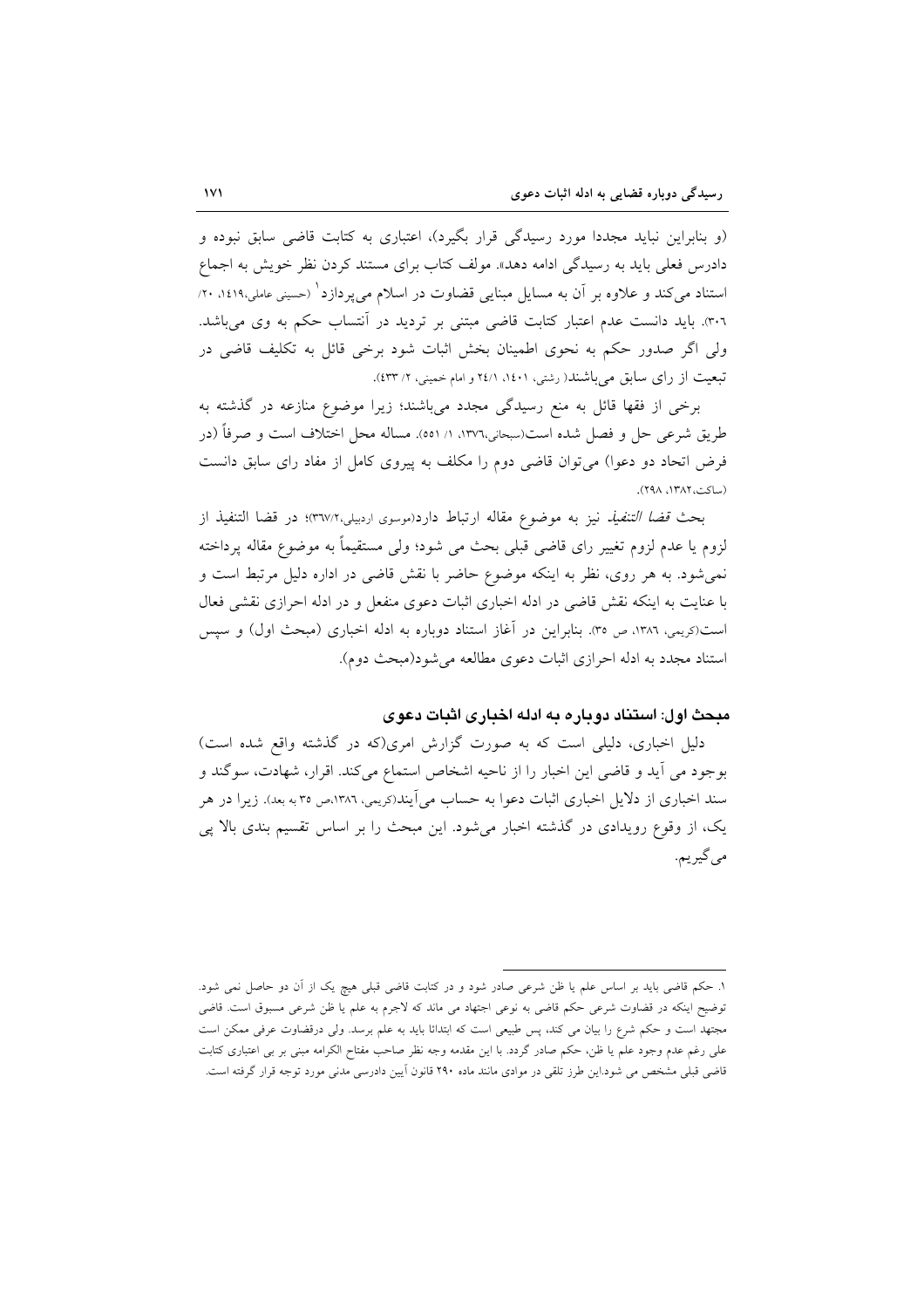#### بند اول: اقرار

در اینکه قاضی می تواند مفاد اقرار بعمل آمده در دادرسی گذشته را محترم نگاه دارد تردیدی مهم وجود ندارد(مفهوم مواد ۱۵۳ و ۲۹٤). ولی ما در پی اثبات تکلیف دادگاه در يذيرفتن اقرار انجام شده در دادرسي قبلي هستيم. يكي از اساتيد معتقد است: «بر حسب قانون مدنی ما اقراری که در یک دعوی شده در دعوی دیگر نیز بین همان مقر و مقر له(و قائم مقام مقر) قابل استناد است» (جعفري لنكرودي، ١٣٤٨، ٦١٠). مستند نظر اين استاد و البته مفهوم دقيق قابلیت استناد مشخص نشده است. بعلاوه از دید ایشان، آثار اقرار در دادگاه و اقرار خارج از دادگاه تفاوتی ندارد و «قانون اّیین دادرسی مدنی هم که متعرض این تقسیم شده آن را متعرض نشده و فقط ماده ٣٦٩ را مي توان ثمره اين تقسيم دانست كه... ». البته در زمان تحرير اثر فوق الذكر، قانون فعلى أيين دادرسي به تصويب نرسيده بود و لذا بر فرض وجود نظر مخالف، ايرادي به نظر مولف نيست.

برخی ضمن تفکیک اقرار به قضایی و غیرقضایی و مختار دانستن قاضی در ارزیابی از اقرار غیر قضایی، قاضی را مکلف به تبعیت از مفاد اقرار سابق نمی دانند (شمس،۲۸۲٬۱۳۸۲٬۲). بر اساس این نظر اقرار موجود در پرونده سابق یا اقرار مستند چنین رایی قاضی فعلی را مکلف به تبعیت از مفاد آن نمی کند. دادرس مزبور در ارزیابی مفاد اقرار سابق مختار بوده و می تواند آن را موثر در اثبات نداند. این نظر موافق با نظام اخلاقی ادله است(همان، ص ٨٧ و نیز كاتوزیان. ١٣٨٥، ٢). در اين نظام معيار اقناع وجدان قاضي است و ادله في نفسه اعتباري ندارند مگر أنكه موجب اقناع وجدان قاضي شوند.

نظام قضای شرعی نیز مایل به پذیرش همین نظر است. زیرا در این نظام صدور حکم باید مسبوق به حصول علم یا ظن متاخم به علم باشد و چنانچه قاضی بر اساس دلایلی حکم دهد که در نزد او اقامه نشده است، حکم او به منزله حکم بما لا یعلم بوده که اعتباری ندارد (سبحانی، ١٣٧٦، ١/ ٥٥٢) . شاید رسوخ همین ایده بوده که به تصویب ماده ٢٠٠ قانون منجر شده است. طبق این ماده: «رسیدگی به دلایلی که صحت آن بین طرفین مورد اختلاف و مؤثر در تصمیم نهایی باشد در جلسه دادرسی بهعمل می آید مگر در مواردی که قانون طریق دیگری معین کرده باشد». در عین حال، این سوال مطرح می شود که اگر پیروی از اقرار مندرج در سند (لااقل رسمي) بر قاضي الزامي است(مفاد مواد ۷۰ به بعد قانون ثبت ٔ و نيز مفهوم ماده ٣٧٤) و اگر صورتجلسه دادگاه که بنا به فرض متضمن اقرار یکی از طرفین میباشد، سند رسمی به

١. « ..أن الهدف من أنها الحكم الى قاض اخر ليس طلب القضا و اصدار الحكم على وفق حكمه، و ذلك لأن صدور الحكم رهن القيام البينه و الايمان عند القاضي الثاني، و لم تقم عنده فيكون الحكم على وفق حكمه من قبيل الحكم بما لا يعلم...» . ٢. من بعد ق.ث.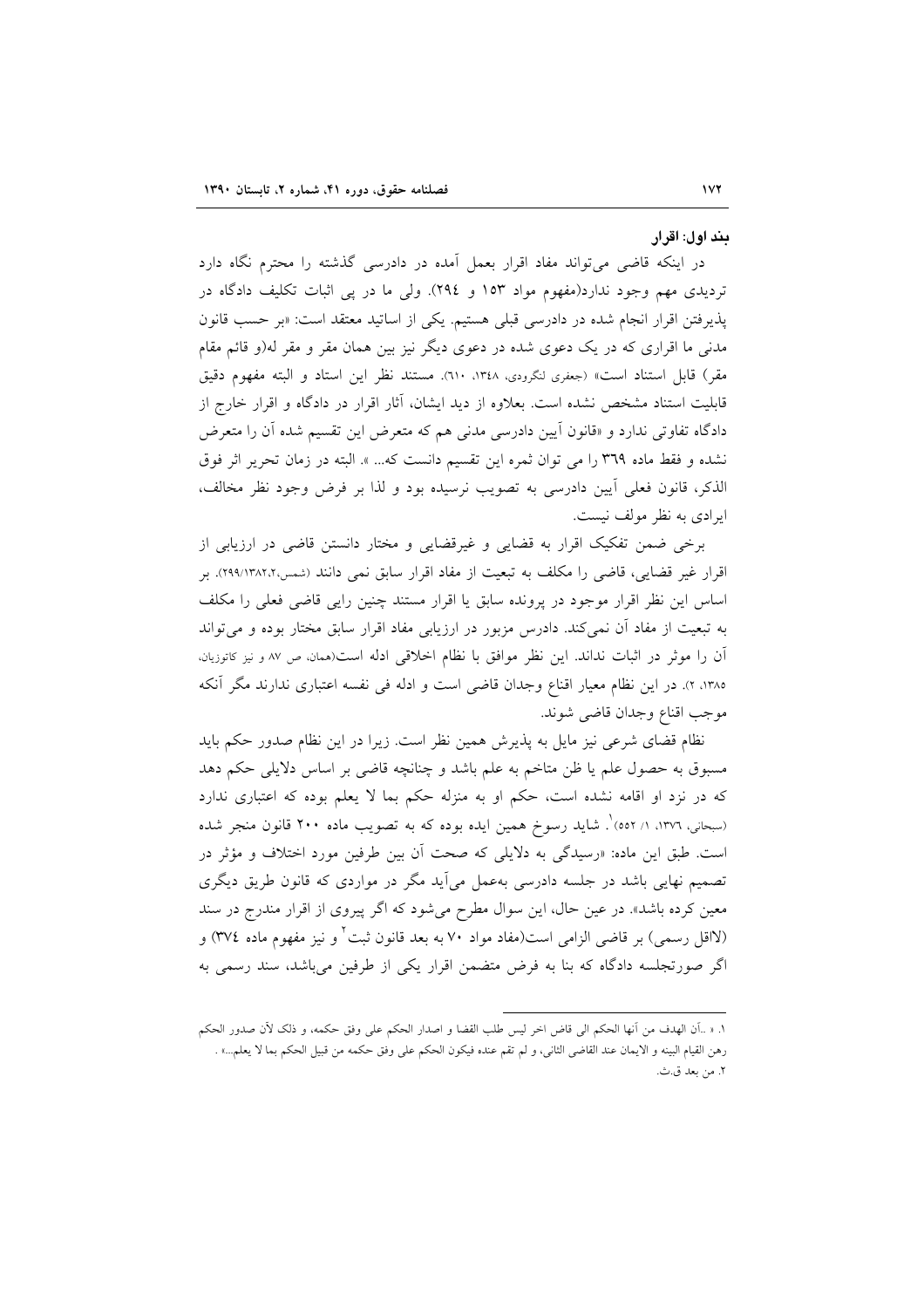حساب آيد، چرا تبعيت از سند تنظيمي دفترخانه الزامي و متابعت از مفاد سندي كه بوسيله دادرس تنظیم شده است اختیاری فرض شود. مگر نه این است که انکار اقرار مندرج در سند رسمی نیازمند به ادعای جعل است(ماده ۷۰ ق.ث) و بدون اثبات جعلیت، پیروی از آن بر تمام مراجع رسمي الزامي است(ماده ٧٣ همان قانون). مكلف ندانستن قاضي به تبعيت از مفاد اقراری که در دادرسی دیگر بعمل امده است دقیقا به معنی آن است که اعتبار اقرار در دفترخانه بیش از اقراری است که در نزد مقام قضایی انجام می شود. به نظر مفاد ماده ۷۰ ق.ث اختصاص به اسناد تنظیمی دفترخانه ندارد تا به عنوان نتیجه بتوان برخی از آثار و خصائص اسناد رسمی را از صورتجلسه دادگاه زدود. بنابراین، صرف نظر از موضع قانون مدنی و قانون اًیین دادرسی مدنی در خصوص تفکیک اقرار به اقرار در دادگاه و اقرار خارج از آن (برای دیدن نظرات مختلف رک: شمس، ۲۹۸/۱۳۸۲،۲ به بعد و نیز کاتوزیان،۱۳۸۵، ص۲۳۹ به بعد)، نظر به اینکه اقرار طرفین(اصولا) در صورتجلسه دادگاه ثبت می شود(مواد ۲۰۳ و ۲۰٤) تبعیت از اقراری که در دادرسی گذشته بعمل أمده است لااقل بر مبنای لزوم تبعیت از مفاد سند رسمی الزامی است (مفاد مواد ۷۰ به بعدق.ث).

ممکن است این شبهه مطرح شود که ارزیابی دلیل از اختیارات انحصاری قاضی رسیدگی کننده است (کاتوزیان،۱۳۸۵، ص ۵۹). بنابراین، نباید وی را مکلف به پذیرش ارزیابی دادرس دیگر دانست. در مقابل باید گفت که این اصل با این اطلاق در حقوق ما پذیرفته نشده است. به عنوان نمونه می توان به ماده ۲۰۲ اشاره کرد. طبق این ماده قاضی نمی تواند به ارزیابی دلیل بپردازد و تکلیف وی صرفاً به تحقیق در خصوص وجود ارکان اقراراست. به همین دلیل است که مادهای مانند مواد (٢٥٥ يا ٢٦٥ و يا ٢٤١ قانون اخير) در اقرار نيامده است. با اين حال، به نظر میرسد ادله در حقوق ما به دو دسته قابل تقسیم هستند:دسته نخست، دلایلی که دلالت آنها به قدری واضح است که نیاز به اظهار نظر قضایی نداشته و حتی گاهی چنین اظهار نظری منع شده است. نمونه این دلایل اسنادی هستند که موضوع مواد ۷۰ به بعد ق ث است. دسته دوم، دلایلی که تایید اصابت آنها به واقع، نیاز به اظهار نظر قضایی دارد. شهادت از آن جهت كه موضوع خود را اثبات مى كند يا آنكه فاقد چنين توانى است، نمونه همين امر است. با اين وصف اگر هم قاضی فعلی را مکلف به تبعیت ٰ از اقرار مندرج در صورت جلسه یا اسناد تحویلی به دادگاه(سابق) بدانیم؛ این امر در غالب اوقات مبتنی بر لزوم تبعیت از مفاد اقراری است که در سندی رسمی آمده است و لاجرم به معنی پیروی از نظر دادرس قبلی نیست. از

١. مقصود از تكليف قاضي، قرضي است كه مدعى به اقرار طرف يا سند متضمن أن استناد كرده باشد و بديهي است كه دادرس نمي تواند راسا تحصيل دليل نمايد (موسوى اردبيلي، ٧٧/٢).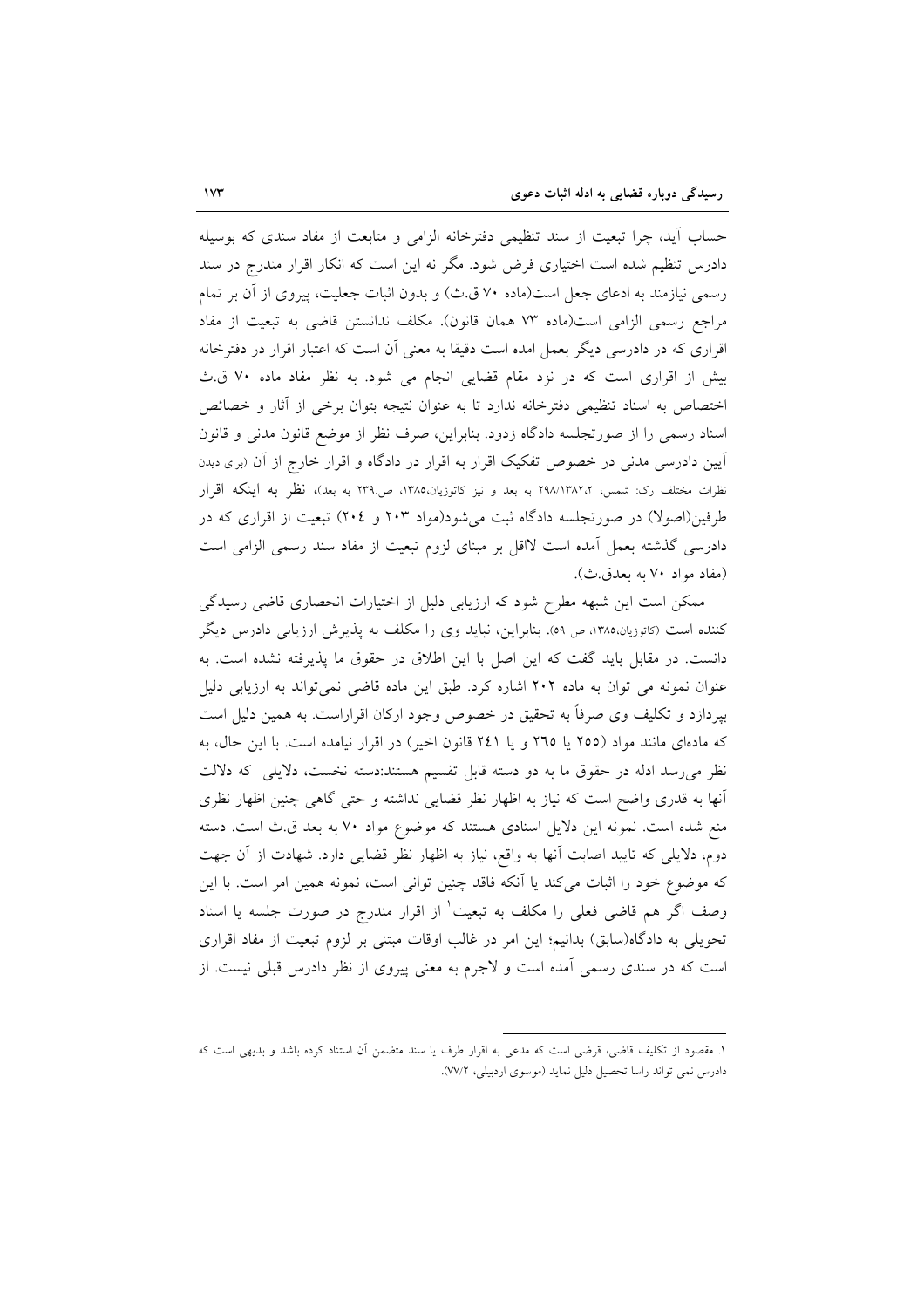طرفي اگر يذيرفته شود كه اقرار طرف با شهادت نيز قابل اثبات است(حسيني عاملي، ٣٠٧،١٤١٩) ، به طريق اولى، يا سند نيز قابل اثبات خواهد بود.

باید در نظر داشت مطالب مزبور در فرضی است که در اقرار تلقی کردن اظهاری تردید نباشد؛ در واقع در برخی موارد اقرار تلقی کردن اظهارات شخص، امری است نیازمند اظهار نظر قضایی(مثلاً اگر دلالت اقرار التزامی باشد). به بیانی، ممکن است گفتهای از نظر دادرسی اقرار تلقی شود؛ ولی قاضی دیگر نظری متفاوت داشته باشد. در این موارد نمی توان دادرس دوم را مکلف به اقرار تلقی کردن آن اظهار دانست(برای دیدن مبنای این تقسیم بندی رک: موسوی اردبیلی،  $(VE, VT, VT)$ 

اّیت الله موسوی اردبیلی در مرداد ۱۳۸۸ در پاسخ به سوال شماره ۱۳۱٦ چنین مرقوم داشته اند: «چنانچه اقرار ثابت باشد و قاضی اول آن را کامل دانسته باشد؛ قاضی دوم می تواند به أن استناد كند». اين نظر موافق قواعد قضاوت در اسلام است. نظامي كه صدور حكم فرع بر حصول علم يا ظن متاخم است. طبق اين نظر قاضي در هيچ فرضي مكلف به تبعيت از اقرار سابق نیست؛ نظری که(از لحاظ حقوقی) پذیرفتن آن بدین اطلاق دشوار است. رویه قضایی نیز متمایل به اختیار قاضی است. بدین ترتیب که صرف اقرار موجود در پرونده سابق را كافي در اثبات مدعا نمي داند.

### بند دوم: شهادت

طبق ماده ۲٤۱: «تشخیص ارزش و تاثیر گواهی با دادگاه است». در ارتباط با این ماده چند نظر قابل ارائه است. اول اینکه حتی با وجود تمامی شرایط مقرر در قانون، تبعیت از مفاد شهادت را الزامی ندانیم. بدین توضیح که حکم ماده ۲٤۱ را مطلق فرض کرده و دست دادرس را باز گذاریم. طبق این نظر صرف وجود همه شرایط در گواهی گواهان، دادرس را ملزم به لحاظ گواهی نخواهد کرد. البته دادرس برای چشم پوشی از مفاد گواهی باید به استدلال بیردازد. ولی در هر حال در تعارض شهادت با قراین قطعی حکومت با این گونه قراین خواهد بود؛ حتى اگر قراين مزبور خارج از پرونده و در اثر تحقيق قاضي حاصل شده باشد(کاتوزیان،۱۳۸۵، ۲/ ۸۳). بر اساس نظر دوم، در صورت وجود همه شرایط لازم در گواهی، مفاد گواهی بر دادرس تحمیل میشود(شمس،۱۳۸۵، ۳، ۲۳۳). به نظر می رسد حتی اگر هم نظر دوم پذیرفته شود نباید دادگاه را مکلف به تبعیت از گواهیای بدانیم که در دادرسی گذشته موضوعی را اثبات کرده است. زیرا بر فرض که گواهی در آن دادرسی در صورتجلسه ثبت و به امضا رسیده باشد، صورتجلسه دادگاه حداکثر میتواند به منزله سندی رسمی باشد که

١. «... فالاقرب أنه اذا حفظ الشاهد القباله عنده او ما فيها و شهد على اقراره جاز لصحه الاقرار بالمجهول...».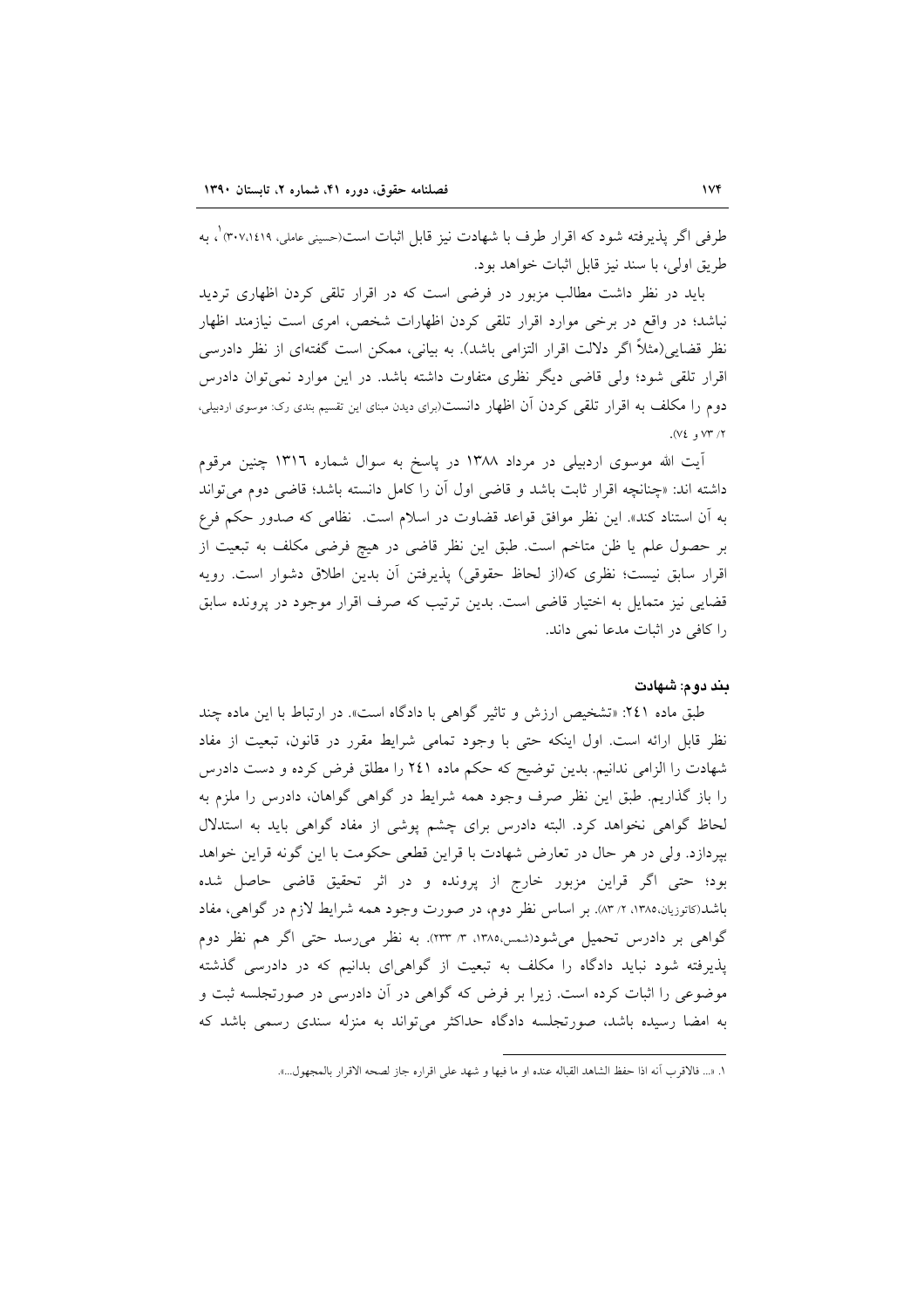متضمن شهادت است و بنابر این اعتبار شهادت را خواهد داشت(ماده ۱۲۸۵ قانون مدنی). حال دادرسی که به پرونده فعلی رسیدگی می کند با شهادت یا در واقع با شهادتنامه ای روبرو است که طبق ماده ۲٤۱، تشخیص ارزش و تاثیر آن با خود او میباشد(کریمی،۱۳۸٦، ۱۲۸). پس بر فرض هم كه گواهي مورد نظر دادرس قبلي را قانع ساخته باشد، ممكن است قاضي فعلي را به اقناع نرساند (کاتوزیان، ۱۳۸۲ (ب)،۷۸). البته اگر قائل بر تحمیل گواهی بر دادگاه باشیم، رسیدگی قاضی به وجود شرایط گواهی و گواهان منحصر می شود.

در فقه نیز برخی از فقها از اعتبار بخشی مطلق به گواهی خودداری کردهاند. گو اینکه توان اثباتی شهادت به اندازه اقرار نیست. از همین رو در مواضعی خاص قائل بر عدم اثبات موضوع با شهادت شدهاند'(حسینی عاملی، ۱٤۱۹، ۳۰۹. با توجه به مبانی قضای شرعی و عدم وجود سیستم ثبت دعاوی و شباهتی که بین این نظام با نظام کامن لو وجود دارد، نمی توان قاضی ثانوی را مکلف به پذیرش نظر قاضی قبلی در ارزیابی ادله دانست. زیرا در این نظام حکم هر قاضی فقط برای خود وی و طرفین دعوی لازم الاتباع بوده و در عین حال طرفین می توانستند به قضاوت قاضی دیگر تراضی کرده و به حکم قاضی قبلی گردن ننهند. با این وصف میتوان گفت از نظر فقهی گواهی باید بوسیله قاضی صادر کننده رای استماع شود(سبحانی،١٣٧٦، ١/ ٥٥٢). شاید بر همین مبنا بوده که اصولاً استماع گواهی بوسیله قاضی صادر کننده رای الزامی دانسته شده است(مواد ٢٣٥ به بعد البته با لحاظ مواد ٢٣١ و ٢٤٥).

فقهای معاصر استماع شهادت را بوسیله قاضی صادر کننده رای ضروری ندانسته و حتی شهادتنامه را کافی میدانند. آیت الله صانعی در پاسخ به سوالی در باب اعتبار شهادت کتبی چنین پاسخ میدهند: «اگر نسبت مکتوم به شاهد محرز شود و ثابت شود که به عنوان ادای شهادت نوشته است، شهادت محسوب و حجت میباشد و ظواهر الفاظ به صورت كتابت مانند حالت تكلم معتبر مي باشد»(صانعي،٢٩/١٣٨٦،١). اگر اين نظر پذيرفته شود مي توان به اين نتیجه رسید که اگر شهادتنامه در حکم شهادت است(ماده ۱۲۸۵ قانون مدنی) پس لاجرم صورتجلسه دادگاه که متضمن شهادت شهود است نیز دست کم اعتبار شهادتنامه را داشته و در دعاوی آتی نیز قابل استناد است. آیت الله موسوی اردبیلی نیز همین نظر را پذیرفته است. در استفتایی که در بند اول اشاره شد، در فرضی که شهادت ثابت باشد و قاضی اول آن را کامل دانسته باشد، قاضی دوم را در استناد به گواهی موجود در پرونده قبلی مختار دانستهاند. در هر

١. و خالف الشيخ و ابن ادريس و صاحب الجامع و المحقق الثاني في «تعليق الارشاد» في المقام، و في «مجمع الفوائد» في كتاب الوصايا و كذلك المصنف في هذا الكتاب- اعنى كتاب الوصايا- قال ما نصه «و لو كتب وصيه و قال اشهدوا على بما في هذه الورقه لم يجز حتى يسمعوا منه ما فيه، او يقرا عليهم، فاما أن قراه الشاهد مع نفسه فقال له الموصى: قد عرفت ما فيه فاشهد على به فالاقرب القبول، وكذا البحث في المقر» آنتهي.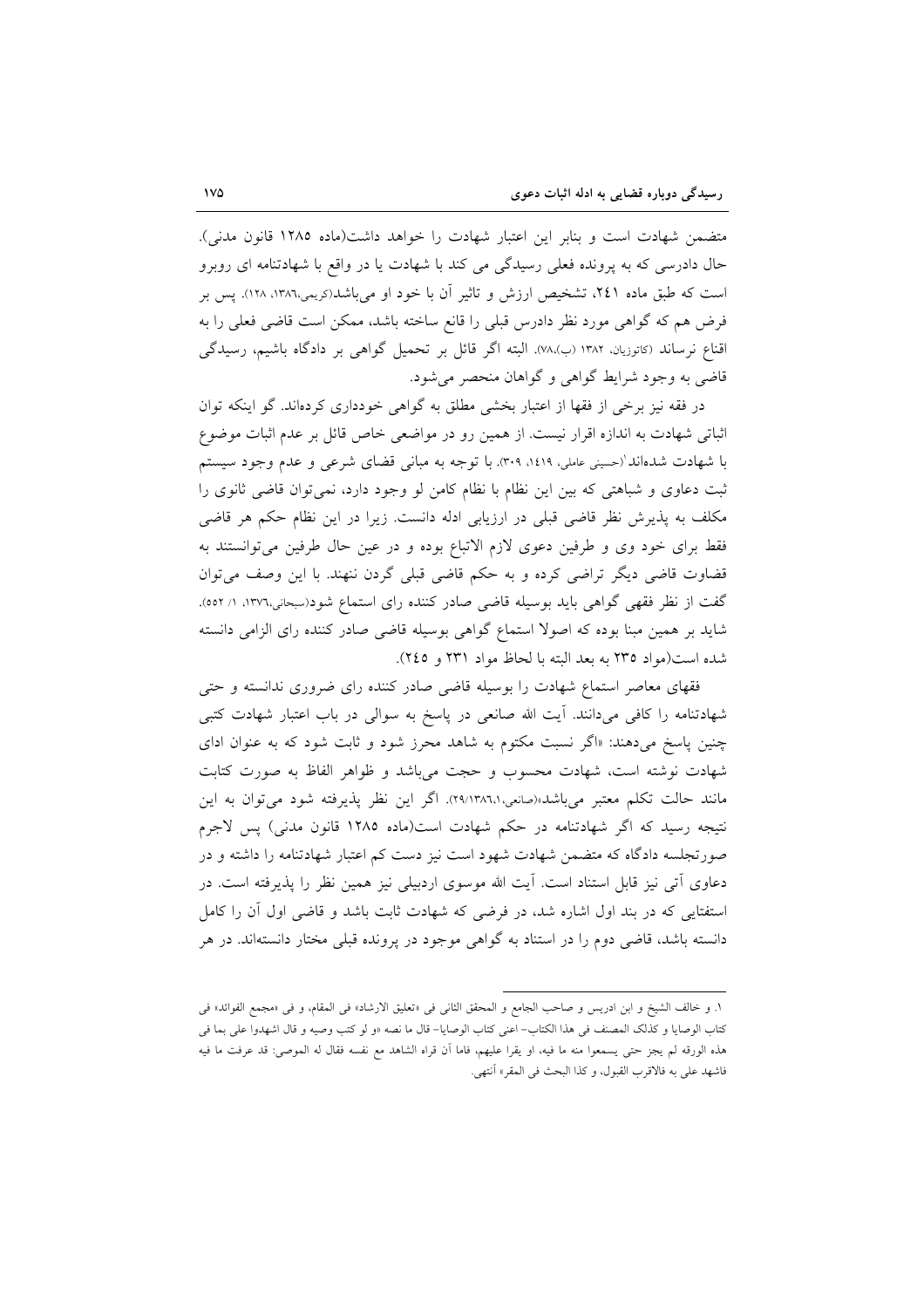حال، نبايد حقوق دفاعي خوانده فراموش شود. در واقع حتى در فرض گواهي تلقى كردن شهادتی که در صورتجلسه رسیدگی به پرونده دیگر ثبت شده است، اعتبار آن نمی تواند از گواهی گواهانی که در محضر دادگاه ادای شهادت میکنند، بیشتر باشد؛ پس خوانده(به عبارت بهتر مشهود علیه) میتواند شهود را جرح کند(البته گواه در حین ادای گواهی باید واجد شرایط باشد و وجود بعدی آن لازم نیست م.٢٣٤ و موسوی اردبیلی، ٣٧٩/١ به بعد) و یا آنکه در پی اثبات كذب گواهي برأيد (مفهوم مواد ٢٣٨ و ٢٤٢). به نظر، تصميم دادگاه در خصوص عدالت گواهان و سایر شرایط لازم جهت ادای گواهی از اعتبار امر مختوم برخوردار نیست تا اظهار نظر ثانوی ممنوع تلقی شود. بر همین مبناست که محاکم نیز استماع شهادت را بوسیله شخص دادرس الزامی میدانند. به عنوان نتیجه می توان گفت حکم می تواند مستند به گواهی باشد که در پرونده دیگر استماع شده است(مفهوم مواد ٢٤٥ و ٢٩٠) ولی هیچ تکلیفی از این لحاظ بر دادرس بار نمی شود(قسمت اخر ماده ۲۹۰ و نیز ماده ۲٤۱) و حتی به نظر ما قاضی نمی تواند از پیش خود بدان استناد کند بلکه این امر می باید فرع بر استناد مدعی باشد( موسوی اردبیلی،  $(1A)Y$ 

#### بند سوم: سوگند

لحن مواد قانون آیین دادرسی مدنی به خصوص ماده ۲۸۱ به گونه ای است که دخالت مستقیم دادگاه صادر کننده رای را در هدایت جریان اتیان سوگند به ذهن میرساند. مضافاً سوگند از لحاظ ماهیت یک ادعا به شمار میآید؛ یعنی اخباری است به نفع خود و به ضرر دیگری (کریمی، ۱۳۸٦٬۱۰۱). از ماده ۱۳۲۵ قانون مدنی نیز چنین بر می]ید که مقصود از سوگند مدعی علیه، مدعی علیه همان دعوا است. ماده ۱۳۳۲ قانون اخیر نیز مویدی دیگر است. طبق این ماده: «قسم فقط نسبت به اشخاصی که طرف دعوی بودهاند و قائم مقام آنها موثر است» (جعفري لنگرودي، دايره المعارف علوم اسلامي، ١١١٠/٢،١٣٦١). مضافاً بر اساس مو اد ١٣٢٨ و ١٣٣٥ استناد به قسم، فرع بر نبود ادله دیگر است؛ بنابراین در وهله اول باید از فقدان دلایل دیگر مطمئن شد و این امر با صدور رای به استناد سوگندی که در پرونده دیگری یاد شده است حاصل نمے شو د.

سوگند از لحاظ ماهیت نیز متفاوت با سایر ادله میباشد و بسیاری از مولفین أن را صلح یا در حکم صلح می(انند(برای دیدن نظرات مختلف رک به: کاتوزیان،۱۸۷/۱۳۸۵،۲٪)؛ شاید به همین علت بوده که ماده ای شبیه ماده ۱۳۳۲ قانون مدنی در خصوص سایر ادله نیامده است. در این ماده، قسم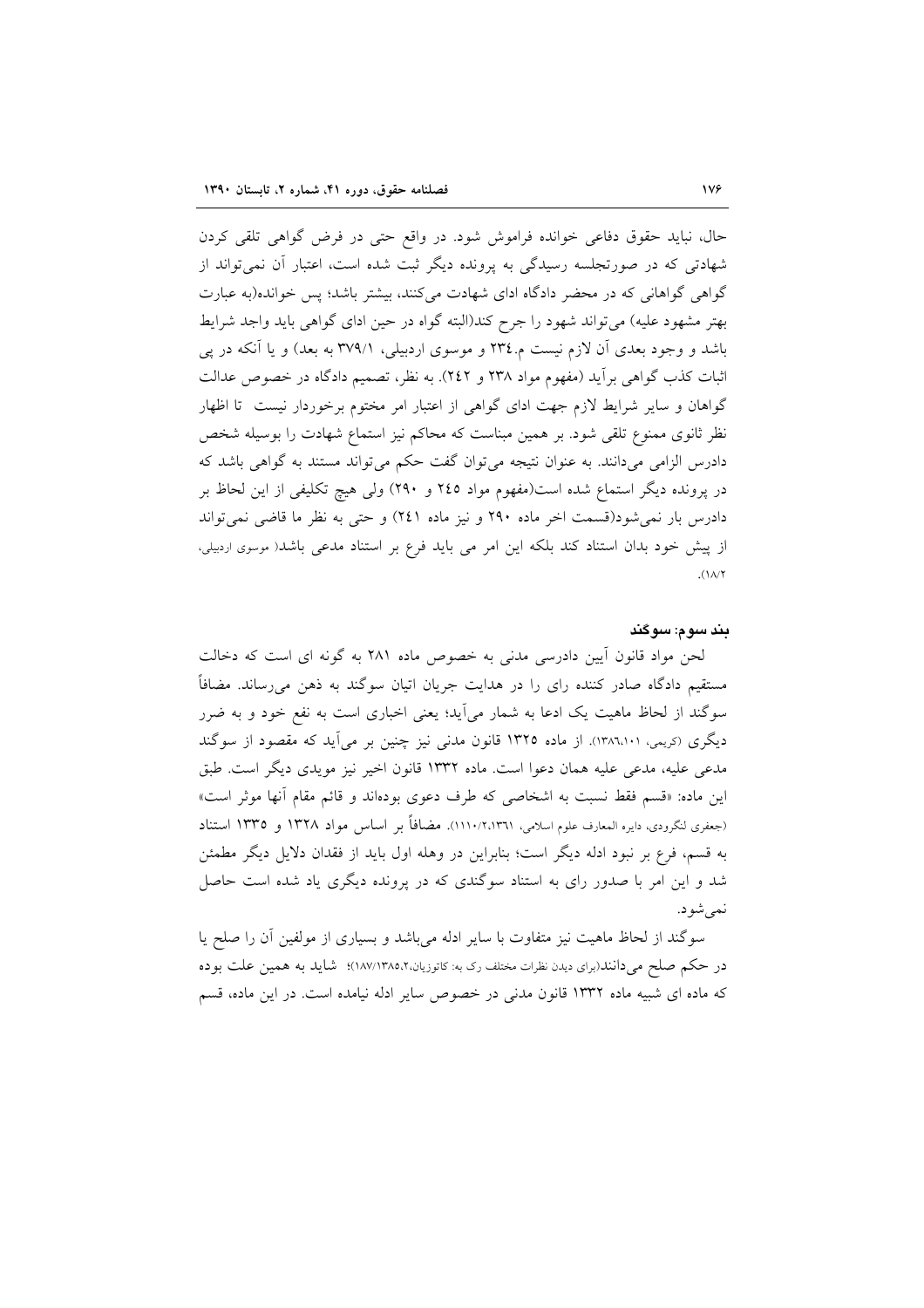فقط نسبت به طرفین و قائم مقام آنها موثر دانسته شده است ٰ. این ماده شباهت زیاد با ماده ٢١٨ قانون مدني دارد كه در آن آثار عقد، نسبي دانسته شده است.از طرفي يمين جنبه كاشف .<br>ندارد یعنی این طور نیست که مجهولی را حل کند(جعفری لنگرودی، دایره المعارف علوم اسلامی، ۱۱۰٦/۱۰/۱۳۹۱ و صانعی،۱۳۸۲، ۳۲/۱). مقایسه سوگند با سایر ادله این نکته را به ذهن می رساند که در سوگند اساساً به حقیقت مسائل موضوعی مورد اختلاف وقعی نهاده نمی شود و صرف سوگند می تواند مستند صدور رای قار گیرد حتی اگر قاضی علم به کذب آن داشته باشد. در هر حال به نظر می رسد اعتبار سوگند منحصر به طرفین همان دعوی است(دریمی، ۱۳۸۲، ۱۱۲؛ کاتوزیان،۱۳۸۵، ۲۰۸/۲ و امامی،۱۳۸۷، ۲٬۱۳۷: بنابر این در دعوی دیگر تحت عنوان سوگند قابل استناد نخواهد بود.

آیین ادای سوگند نیز مستند دیگر این نظر است. بر اساس ماده ۲۷۰ اتیان سوگند منوط به تقاضای طرفین است و قاضی نمی تواند از پیش خود امر به قسم کند. پس به طریق اولی نمي تواند به سوگندي كه در دادرسي ديگر ياد شده است استناد كند(كاتوزيان، ١٣٨٥، ٢٠٠٠/٢).

در فقه نیز نظارت قاضی رسیدگی کننده در اتیان سوگند پذیرفته شده است. در واقع اجازه قاضی باید مقدم بر یاد کردن سوگند باشد و علاوه بر آن باید در دادگاه یاد شده باشد. (نجفي،٢٩٨،٤٠٤١ به بعد و امام خميني، ٤٢٩/٢). حتى برخي از فقها به اصل لزوم ياد كردن سوگند در مجلس قضا تصریح کردهاند( منبع اخیر). از نظر ایشان حتی استنابه در سوگند نیز خلاف اصل است و يذيرفتن أن دشوار.

با این حال، چنانچه ماهیت سوگند را صلح یا در حکم اَن بدانیم، اَنگاه پیروی از مفاد اَن بر طرفین الزامی است. طبق این نظر، یاد کردن سوگند الزامی را بوجود می اورد که رعایت اَن فرع بر وجود منازعه نیست؛ بر همین اساس آثار سوگند به قایم مقام طرفین نیز تسری می یابد (قسمت اخیر ماده١٣٣٢ قانون مدنی). بنابراین، می توان گفت، مفاد سوگند برای طرفین و قایم مقام آنها لازم الاتباع است و شخص می تواند به سوگندی استناد کند که در دادرسی دیگر یاد شده است؛ به شرطي كه طرفين دعواي حاضر با يرونده سابق واحد باشند. از نظر فقهي نيز اين نظر قابل دفاع است. در فقه یکی از آثار سوگند، سقوط دعوی است. دعوایی که بر اساس سوگند خاتمه می یابد قابل استماع نیست حتی اگر بر مبنای کشف دلایل جدید باشد و برخی بر این قول ادعای اجماع کردهاند(موسوی اردبیلی، ۱۱۷/۲ و صانعی،۱۳۸۲، ۳۲/۱). ظاهرا مبنای سقط

۱. نسبی بودن اثار عقد از جمله مستند به مواد ۳۵۹ و ٤٠٤ می باشـد: مـاده ۳۵۹ – رأی دادگـاه تجدیــدنظر نمــی توانــد مــورد استفاده غیر طرفین تجدیدنظر خواهی قرار گیرد، مگر در مواردی که رأی صادره قابل تجزیه وتفکیک نباشد که در این صورت نسبت به اشخاص دیگر هم که مشمول رأی بدوی بوده و تجدیدنظرخواهی نکردهاند، تسری خواهد داشت. مـاده ٤٠٤ – رأی فرجامی دیوانءالی کشور نمی تواند مورد استفاده غیرطرفین فرجامخواهی قرار گیرد، مگـر در مـواردیکـه رأی یادشـده قابـل تجزیه وتفکیک نباشد که در این صورت نسبت به اشخاص دیگر هم که مشمول رأی فرجامخواسته بوده و درخواست فرجـام نکردهاند، تسری خواهد داشت.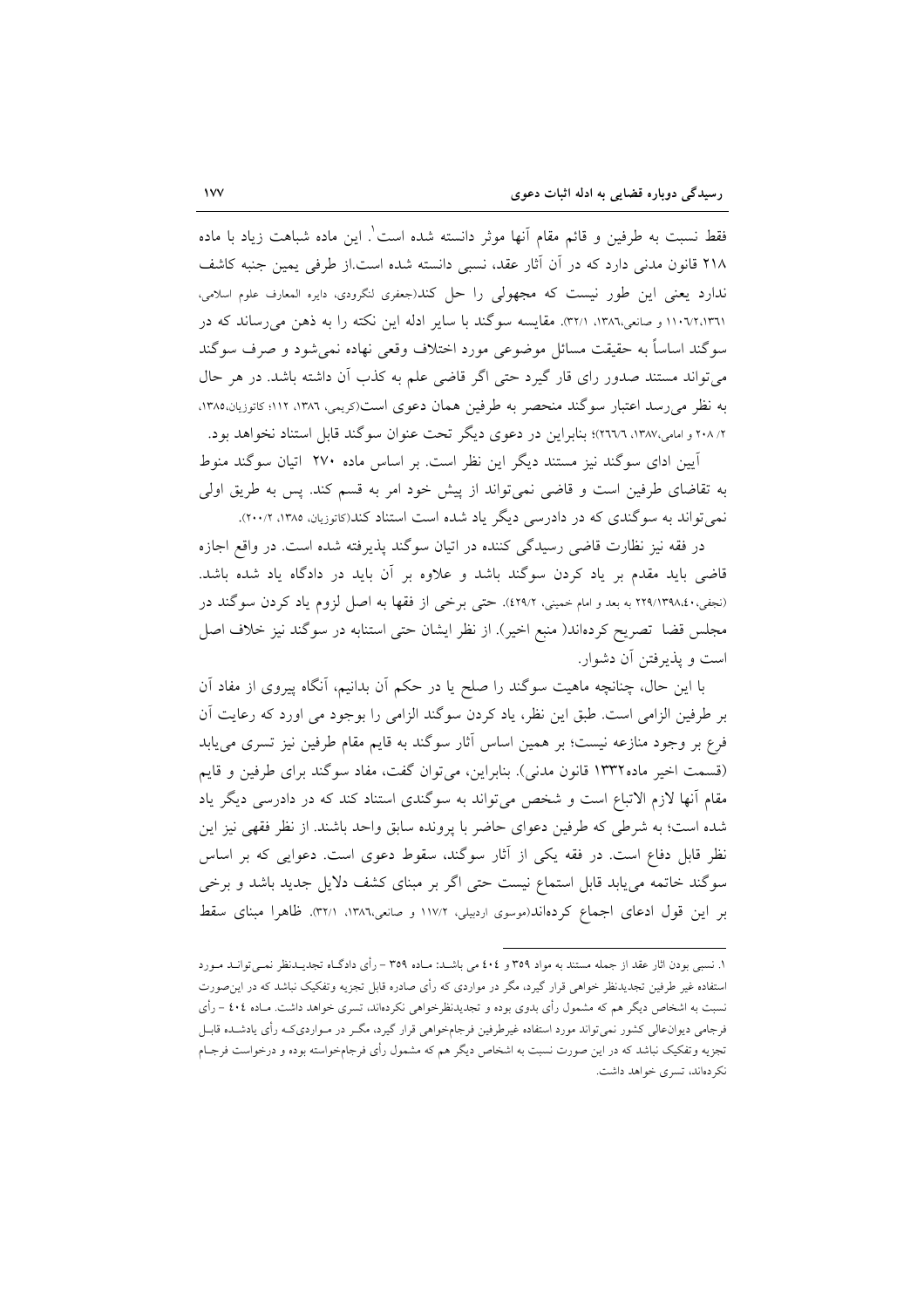دعوی توافق ضمنی طرفین است. اُنها چنین خواسته اند که تکلیف منازعه به دست خودشان حل شود و دادرس در کشف واقع دخالتی نداشته باشد، واقعیت امر یا اهمیتی ندارد و یا اساساً غیر قابل کشف است؛ پس طبیعی است که اظهار منافی سوگند نباید شنیده شود. در رویه قضایی نیز تردیدی در لزوم ادای سوگند در دادگاه وجود ندارد و صرف سوگند موجود در يرونده ديگر به اثبات ادعا منجر نمي شود.

### بند چهارم: سند اخباری

سند ذاتا دلیل نیست بلکه دلیل دلیل است که ممکن است متضمن اقرار، شهادت، نظر کارشناسی یا... باشد. با توجه به دلیلی که در سند منعکس می شود، ممکن است سند اخباری و یا احرازی باشد. چنانچه دلیل منعکس در سند، احرازی باشد سند احرازی و اگر اخباری باشد سند اخباری نامیده میشود(کریمی، ۱۳۸٦، ۳٦ و ۳۷). ارزش اثباتی سند تابع دلیلی است که در آن منعکس شده است؛ پس اگر متضمن شهادت باشد اعتبار شهادت را خواهد داشت(ماده ۱۲۸۵ قانون مدنی) و اگر متضمن اقرار باشد، ارزش همان را داراست. در خصوص اقرار و شهادت نکته قابل ذکر به نظر نمی رسد و در فرضی که مستند حکم پیشین اقرار نامه یا شهادتنامه باشد حکم موضوع تابع موردی است که مستند حکم اقرار یا شهادت بوده است. ولي در مورد سند متضمن سوگند، كمي ترديد است. زيرا آنچه از متون قانوني بر مي∫يد لزوم یادکردن سوگند در محضر دادگاه است(مواد ۲۷۰ به بعد $\langle$  و صرف ارائه سند متضمن سوگند، ارزش سوگند را ندارد. در واقع یاد کردن سوگند به لفظ جلاله و تلفظ آن موضوعیت دارد. ولی در عین حال چنانچه در دعوای حاضر صورتجلسه دادرسی پیشین که متضمن سوگند است ارائه شود، قاضی مکلف است بر اساس ماده ۱۳۳۲ قانون مدنی مفاد آن را محترم بدارد. این امر نتیجه ماهیت خاص سوگند است و ارتباطی به لزوم تبعیت از دلیل سابق ندارد؛ به عبارتی سوگند، مانند اقرار یا شهادت دلیل به معنی دقیق کلمه به شمار نمیرود تا موضوع ارزیابی دادگاه و اعتبار آن مطرح شود. در هر حال، در عمل دادگاه مکلف به لحاظ مفاد سوگندی خواهد بود که در دادرسی پیشین(که بنا به فرض بین همان اشخاص بوده)، یاد شده است. بدین معنا که نمی تواند وقوع سوگند را انکار کند ولی تاثیر سوگند سابق در اثبات ادعا در تشخیص دادگاه است.

١. براي نمونه مواد ذيل ذكر مي گردد: ماده ٢٧٢: هرگاه خواهان (مدعى) فاقد بينه و گواه واجد شرايط باشد و خوانده (مدعى علیه) منکر ادعای خواهان بوده به تقاضای خواهان، منکرادای سوگند مـیiمایـد و بـه موجـب اَن ادعـا سـاقط خواهـد شـد. ماده ۲۷۳: چنانچه خوانده از ادای سوگند امتناع ورزد و سوگند را به خواهان واگـذار نمایـد، بـا سـوگند وی ادعـایش ثابـت میشود و در صورت نکول\دعای او ساقط و به موجب آن حکم صادر می گردد.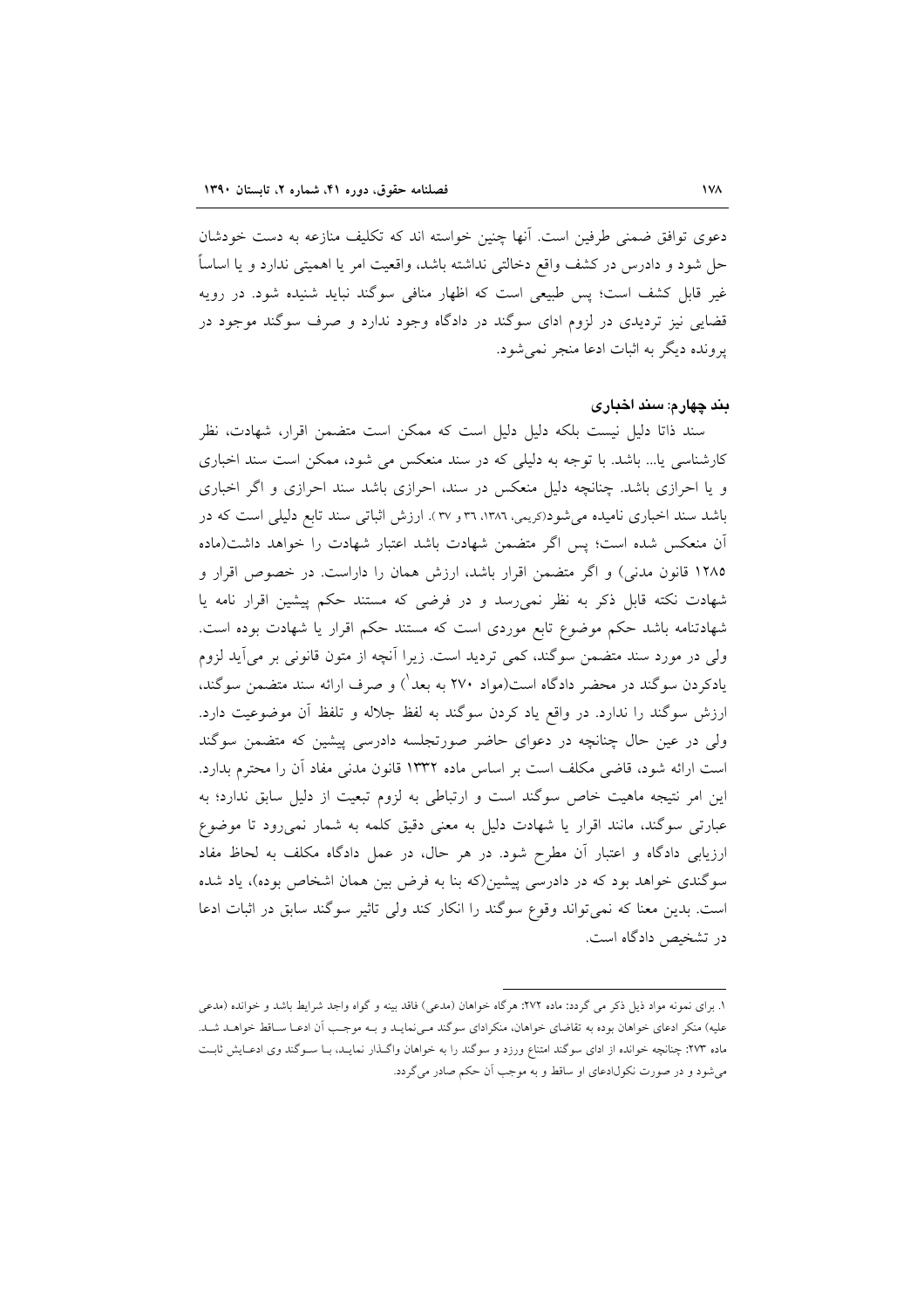### میحث دوم: استناد دوباره به ادله اجرازی اشات دعوی

دلیل احرازی دلیلی است که در عالم خارج، موجود است و دادرس به احراز أن به عنوان امر خارجی اقدام میکند(کریمی، ۱۳۸٦، ۳۵). امارات، معاینه و تحقیق محلی، کارشناسی و سند (و نه دلیل منعکس در آن) از ادله احرازی هستند. در ادله احرازی، نقش قاضی فعال است. بدین معنی که می تواند به تحقیق و تفحص پرداخته و جریان تمهید دلیل را اداره کند. هم چنان که می تواند راساً بدان متوسل شود. دادرس می تواند در این گونه دلایل هر گونه تحقیقی یا اقدامی که برای کشف حقیقت لازم باشد، انجام دهد. بر همین مبناست که موادی چون ۲٤۸، ۲٥٦ و ۲٥۹ در ادله اخباری نیامده است'. در مواد مزبور صراحتا به قاضی اجازه داده شده است تا راسا به كارشناسي و معاينه و تحقيق محلي استناد كند. در اين مواد، استناد كننده يا خواهان مکلف به تهیه وسایل اجرای قرار شده اند و این تکلیف ضمانت اجرای سنگین دارد. به هر شکل در ادله اخباری چنین اختیاری برای دادگاه مقرر نشده است و اصحاب دعوی نیز تکلیفی در خصوص تهيه وسايل تمهيد دليل ندارند.

#### بند اول: امارات

چنانچه مستند ادعا، امارهای باشد که مستند صدور رای در دادرسی دیگری بوده است، این امر في نفسه دادگاه را مكلف به رعايت مفاد آن نخواهد كرد. زيرا در اين دسته از دلايل، احراز دادگاه و ارزیابی وی موضوعیت دارد. باید وجدان دادرس قانع شود. با این حال باید بین امارات قانونی و قضایی فرق نهاد. در امارات قضایی، استنباط دادرس از وقایع موضوعیت دارد و نمی توان او را مجبور به پذیرش نظری دانست که منتسب به خود وی نیست. دادرس برای اقناع وجدان خویش به حربه هایی متوسل میشود که شاید منحصر به خود او باشد (شمس،۱۳۸۵،۲۷۱/۱۳۸۵). ممکن است از نحوه ارتباط دو تن به نتیجه ای خاص برسد و در این نتیجه

۱. ماده ۲٤۸ – دادگاه می تواند راساً یا بهدرخواست هریک از اصحاب دعوا قرار معاینه محل را صادر نماید. موضوع قرار و وقت اجرای آن باید بهطرفین ابلاغ شود. ماده ٢٥٦ – عدم تهیه وسیله اجرای قرار معاینه محل یا تحقیق محلی توسط متقاضی، موجب خروج آن از عداد دلایل وی میباشد. و اگر اجرای قرار مذکور را دادگاه لازم بداند، تهیه وسائل اجراء در مرحله بدوی با خواهان دعوا و در مرحله تجدیدنظر با تجدیدنظرخواه میباشد. در صورتی که بهعلت عدم تهیه وسیله، اجرای قرار مقدور نباشد و دادگاه بدون اَن نتواند انشاء رأی نماید دادخواست بدوی ابطال و در مرحله تجدیدنظر، تجدید نظرخواهی متوقف، ولی مانع اجرای حکم بدوی نخواهد بود. ماده ۲۵۹ – ایداع دستمزد کارشناس به عهده متقاضی است و هرگاه ظرف مدت یک هفته از تاریخ ابلاغ آن را پرداخت نکند، کارشناسی از عداد دلایل وی خارج میشود. هرگاه قرار کارشناسی بهنظر دادگاه باشد و دادگاه نیز نتواند بدون انجام کارشناسی انشاء رأی نماید، پرداخت دستمزد کارشناسی درمرحله بدوی به عهدهخواهان و درمرحله تجدیدنظر بهعهده تجدیدنظر خواه است، در صورتیکه در مرحله بدوی دادگاه نتواند بدون نظر کارشناس حتی باسوگند نیز حکم صادر نماید، دادخواست ابطال میگردد واگر در مرحله تجدیدنظر باشد تجدیدنظرخواهی متوقف ولي مانع اجراي حكم بدوى نخواهد بود.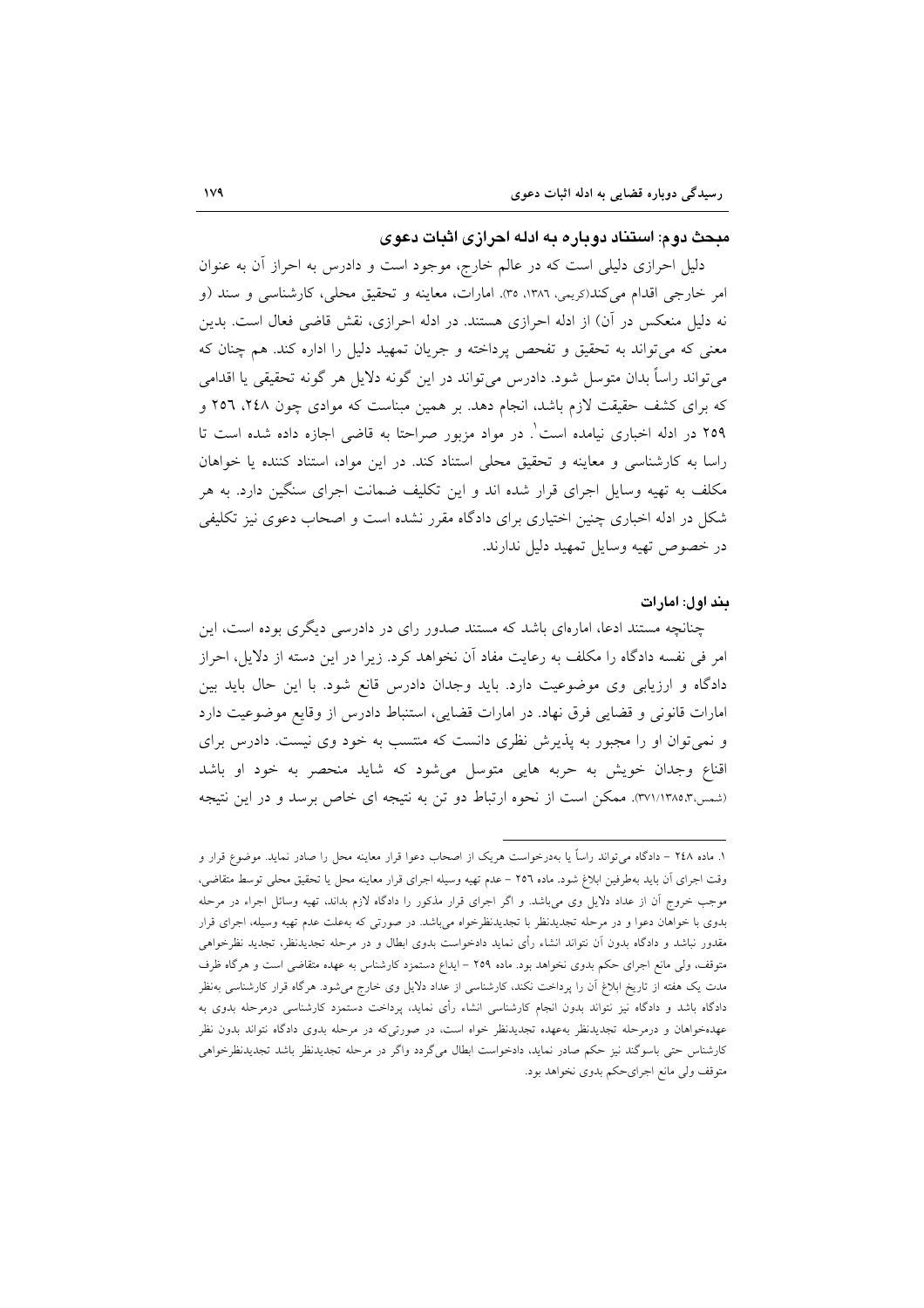گیری آزاد است؛ هیچ قاعدهای از پیش وجود ندارد(شمس، ۳۷۰/۱۳۸۵،۳ کاتوزیان، ۱۳۸۳، ۱۲۹؛ همو، ١٣٨٥، ١٩٨/١). اين ترتيب منطقى است؛ اگر منظور نهايي قانع ساختن قاضي باشد اين امر با اجبار بدست نخواهد امد. پس نباید قاعده الزام آوری تمهید شود. قاضی میتواند از جستجو در پروندههای کیفری و مدنی و روابط عاطفی و اجتماعی به قرائنی دست یابد که در آن اوضاع و احوال ویژه، مبنای استنباط و دست یافتن به ظن قوی برای شناخت واقع شود(همان، ١٤٩؛ شمس،۱۳۸۵، ۳۷۲/۳). پس می توان گفت چنانچه دلیل ادعا قرینهای قضایی باشد که مستند صدور رای در پرونده دیگری بوده است، پذیرش آن بسته به نظر قاضی است. این ترتیب منطقی است؛ زیرا اگر استنباط قاضی در نتیجه گیری از امارات قضایی ای که به وی ارائه می شود موضوعیت داشته باشد، این حکم در پرونده دیگر که در آن به اماره موجود در پرونده دیگر استناد شده است نیز جاری خواهد بود.

اگر اماره از نوع قانونی باشد، اقناع وجدان قاضی اهمیتی ندارد. اماره قانونی چهره نوعی دارد و مانند قانون کلی است(کاتوزیان،۱۳۸۳، ۱۳۲). نظر به همین ویژگی، تبعیت از مفاد اماره قانونی الزامی است(امامی،۱۳۸۷، ۲۳۳/٦) مگر ادله دیگر یا اماره قضایی، مثبت خلاف آن باشد(جعفری لنگرودی، ۱۳٤۸،۱۳٤۸٪. با این مقدمه چنانچه دلیل ادعا، اماره قانونی ای باشد که مستند رایی دیگر بوده، تبعیت از مفاد أن الزامی است و در این مسیر اعتقاد دادرس به خلاف واقع بودن أن بی تاثیر است. استناد به اماره قانونی مانند استناد به قانون است. با این وصف قاضی راسا نیز می تواند(و به نظر ما باید) به اماره قانونی استناد کند(کاتوزیان، ۱۳۸۳، ۱۶۰ و کریمی، ۱۳۸۲، ۱۲۷) حتمی اگر اماره مزبور در پرونده دیگری منعکس شده باشد.

در حقوق اسلام امارات شرعی و یا موضوعی هستند. قرینه موضوعی آن است که دانستن أنها برای هر کسی که بدان دست یابد ملازمه عقلی دارد. ظاهرا مقصود مولف أن است که در این نوع قراین، نتیجه گیری دادرس مشابه استنباط قاضی دیگر خواهد بود و حال آنکه در امارات قضایی لاجرم چنین نیست. در واقع اماره موضوعی، اماره ای است که موضوعی از موضوعات احکام را ثابت می کند(جعفری لنگرودی، ۱۳۷۸، ۱۱/۱۱) و با اماره قضایی متفاوت است. در هر حال چنانچه قاضی به علم برسد باید بر اساس علم خویش رای دهد. در واقع در حقوق اسلام علم قاضی حجت بوده و از جمله دلایل اثبات دعوی به شمار می رود(جعفری لنگرودی، دایره المعارف علوم اسلامي، ١٣٦١، ١٨٨/١). بر اين اساس طريقه حصول علم، موضوعيت نداشته و اگر امارات مستند حکمی دیگر، موجد علم قاضی باشد تبعیت از مفاد آن الزامی است؛ ولی این تکلیف ارتباطی به پیروی از مفاد حکم پیشین ندارد. پذیرفتن این ترتیب در حقوق موضوعه ما دشوار است. بدین توضیح که بر اساس مواد ۱۲۵۸ و ۱۳۳۵ قانون مدنی، علم قاضی حجت نیست مگر آنکه بر اسناد یا امارات مبتنی باشد(موسویان،۱۲۸٤،۱۱۷). در رویه قضایی نیز امارات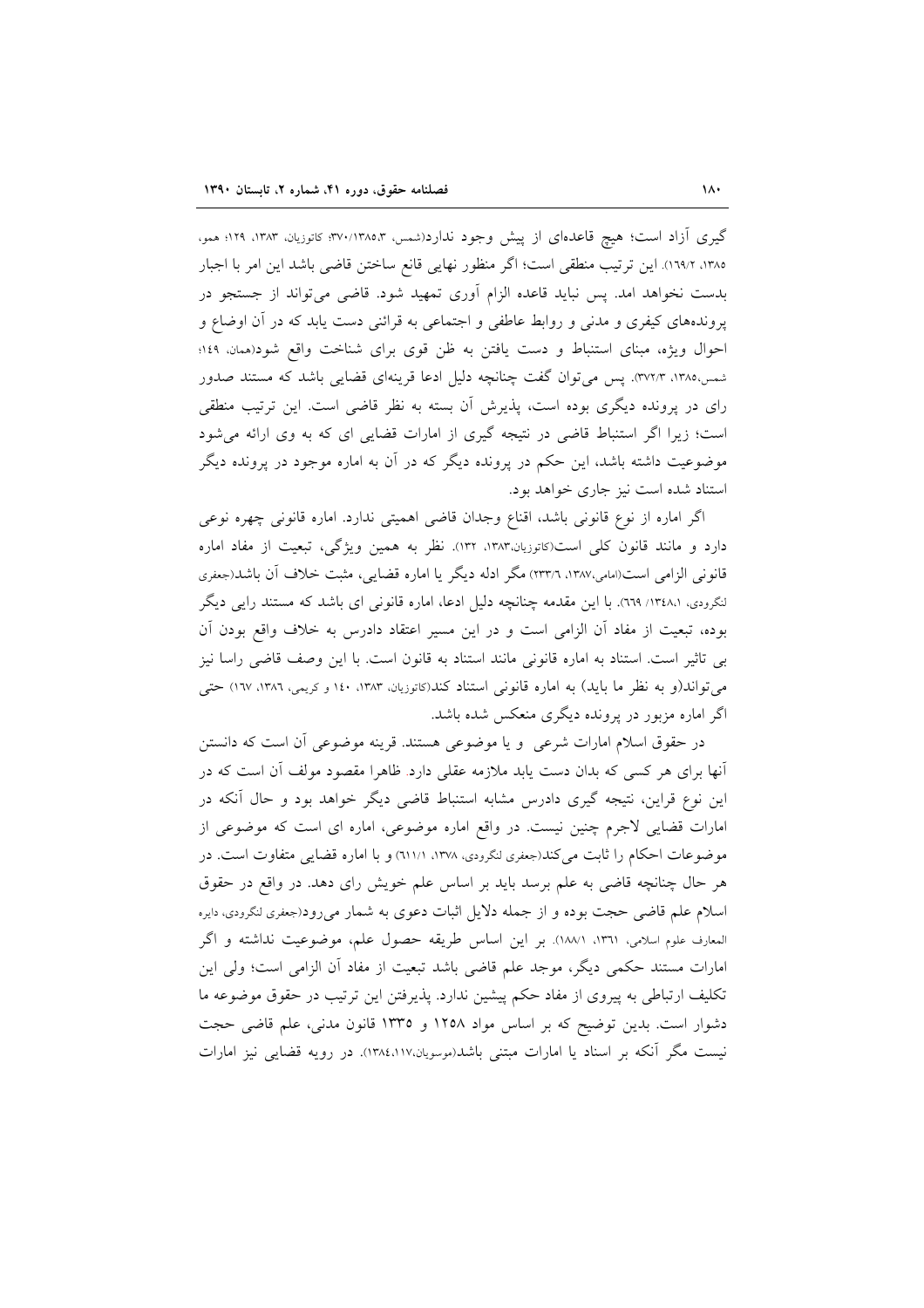قضایی موجود در پرونده دیگر قاضی را مکلف به تبعیت از مفاد آن نمی کند؛ دادرسان علاقه زیاد به صدور رای بر مبنای اقناع وجدان خویش دارند و به همین لحاظ ممکن است امارات مزبور را موجب اقناع خویش ندانند. در خصوص امارات قانونی نیز تفاوتی خاص بین مقررات قانونی و رویه قضایی مشاهده نمیشود. بدین ترتیب که محاکم مفاد امارات قانونی موجود در پرونده دیگر را محترم می شمارند.

### بند دوم: معاينه و تحقيق محلي

مطابق ماده ٢٥٥،اطلاعات حاصل از تحقیق و معاینه محل از امارات قضایی محسوب می شود. براین اساس مطالبی که در خصوص اماره قضایی گفته شود در مورد معاینه و تحقیق محلي نيز صادق است. از لحاظ منطقي نيز پيروي از نتيجه تحقيق و معاينه محل كه در پرونده دیگر موجود است، نباید الزامی دانسته شود. اگر پیروی از نتیجه مزبور از جانب دادرسی که امر معاینه و تحقیق زیر نظر وی انجام شده است، اجباری نباشد(مواد ۲۵۰ و ۲۵۵)، رعایت مفاد آن از سوی دادرس دیگر نیز اختیاری خواهد بود. بعلاوه اگر شخص قاضی صادر کننده رای، مجری قرار معاینه و تحقیق محل نباشد و مبنای رای دادگاه نیز اطلاعات حاصله از معاینه و تحقیق باشد، شرط ضروری صدور رای مورد وثوق بودن گزارش است(قسمت پایانی ماده ۲۵۰). پس نمی توان قاضی را مکلف به تبعیت از نتیجه معاینه و تحقیقی دانست که خود در اجرای اَن نقشی نداشته است؛ به نظر می رسد از این هم باید جلوتر رفت. دادرس نمی تواند از مفاد چنین قراری پیروی کند. ماده ۲٤۸ در مورد معاینه و تحقیق محلی، قاضی را مکلف به صدور قرار كرده است. اين حكم از جمله مبتنى بر لزوم اطلاع طرفين از جريان امر و امكان معرفی مطلعین خود می باشد (ماده ۲٤۹، متین دفتری،۱۳۳۷، ۳۷٤).

از لحاظ ماهوی نیز قاضی نمی تواند به معاینه و تحقیق سابق تحت همین عنوان استناد کند. زیرا معاینه محل طریقهای است که موجبات علم قاضی را بوسیله تحصیل معرفت شخصی فراهم مي[ورد(متين دفتري،١٣٣٧، ٣٧١- شمس،١٣٨٥، ٣٩٨٣). ولي مي تواند از آن بعنوان امارهاي در جهت تکمیل ادله دیگر پاری جو پلـ(جهت دیدن مبانی تکمیلی بودن این دلیل رک: کریمی، ١٣٨٦، ١٦٨).

١. ماده ٢٤٨ - دادگاه مي تواند راساً يا بهدرخواست هر يک از اصحاب دعوا قرار معاينه محل را صادر نمايـد. موضـوع قـرار و وقت اجراى أن بايد بهطرفين ابلاغ شود. ماده ٢٤٩ - درصورتى كه طرفين دعوا يا يكي از آنان به اطلاعات اهل محـل اسـتناد نمایند، اگرچه بهطور کلی باشد و اسامی مطلعین را هم ذکرنکنند، دادگاه قرار تحقیق محلـی صـادر مـینمایـد. چنانچــه قـرار تحقیق محلی به درخواست یکی از طرفین صادر گردد، طرف دیگر دعوا می¤واند در موقع تحقیقات، مطلعین خود را در محل حاضر نمايد كه اطلاع أنها نيز استماع شود.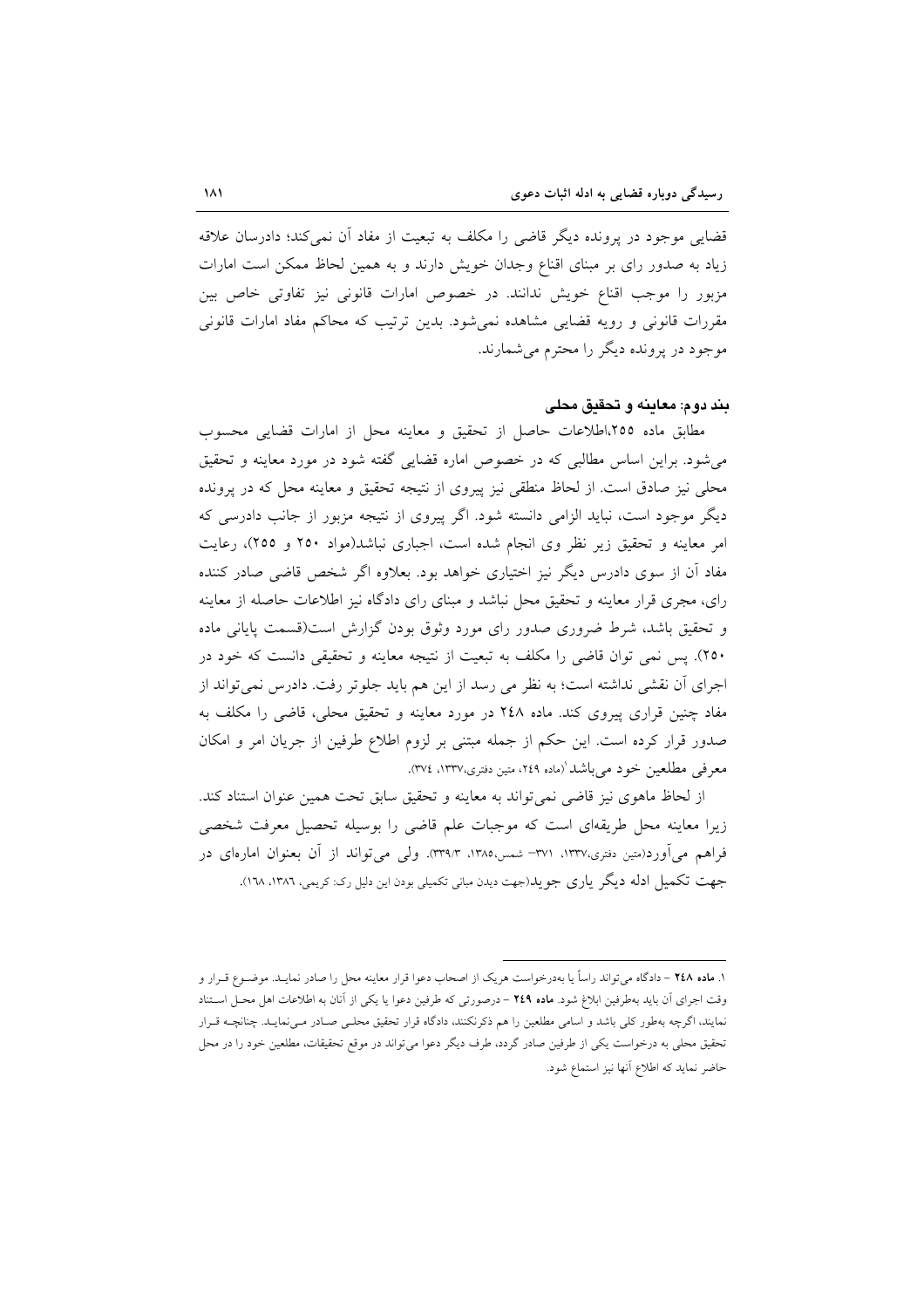در فقه به اطلاعات اهل محل، استفاضه گویند. با توجه به مبنای قضاوت دراسلام و لزوم حصول علم يا ظن متاخم، چنانچه قاضي به علم يا ظن مزبور برسد كافي است اگر چه علم وی مستند به دلیلی نباشد(موسوی خمینی، ٤٠٨/٢). در موضوع بحث نیز چنانچه معاینه یا تحقیق سابق، قاضی را به یقین برساند می تواند در لوای علم قاضی رخ نمایی کند(فاضل لنکرانی، ۱۳۷۸، جلسه ۳۸، او۲). پس بر فرض که عدهای از فقها قایل به لزوم تبعیت از حکم سابق باشند(موسوی حمینی، ٤٠٨/٢)، این امر لاجرم به معنی لزوم پیروی از مستندات آن نیست. عمده نظرات فقها ناظر به وحدت دو دعوى است. يعني موضع مباحث آنها فرضي است كه دعواي سابق مجددا مطرح می شود ولی در فرضی که دعوای فعلی با دعوای سابق متفاوت است مطلب صریح دیده نمی شود و باید طبق اصول چاره اندیشی شود. طبق اصل، دادرس مکلف به تبعیت از نظر قاضی قبلی نیست و باید بر اساس اجتهاد خویش رای دهد(همان ،٤٠٧). رویه قضایی نیز انجام معاينه و تحقيق محلي را از سوى شخص صادركننده راي(يا با نظارت وي) الزامي مي داند و معاینه و تحقیق محلی موجود در پرونده دیگر را حداکثر به چشم یک اماره می نگرد.

### بند سوم: کارشناسی

از لحن مواد ۲۵۷ به بعد و نیز لزوم رعایت حقوق دفاعی اصحاب دعوی چنین برمیآید که کارشناسی می باید مسبوق به صدور قرار کارشناسی بوده و به طرفین هم فرصت اعتراض به نظر کارشناس داده شود. رعایت این ترتیب مانع از آن است که دادرس بتواند به استناد کارشناسی موجود در پرونده دیگر اقدام به صدور رای کند؛ حتی اگر اصحاب دو دعوا واحد باشند. استفاده از این گونه اطلاعات تنها ممکن است برای راهنمایی و کسب اگاهی دادرس مورد استفاده قرار گیرد(کاتوزیان،۱۳۸۵، ۲/ ۱۳۵). با این حال، در ماده ۱٤۹ موردی پیش بینی شده که دادرس می تواند به کارشناسی که تحت نظارت وی انجام نشده نیز ترتیب اثر دهد. بر اساس این ماده و با لحاظ ماده ١٥٥، ممکن است درخواست کارشناسی در قالب درخواستی مستقل باشد. در واقع ممکن است انجام کارشناسی در آینده متعذر شود و به همین جهت اثبات امر هم غیر ممکن شود. قانون به مدعی اجازه داده حتی بدون اطلاع طرف درخواست کارشناسی کند. دادگاه نیز می تواند به کارشناسی مزبور ترتیب اثر دهد. ولی به نظر می رسد در فرضی که به طرف فرصت دفاع داده نشده است باید چنین امکانی در ضمن دادرسی و پس از انجام کارشناسی اعطا شود؛ پس میتوان گفت قاضی میتواند به کارشناسی موجود در پرونده دیگر استناد کند به شرطی که به طرفی که کارشناسی به زیان وی بوده فرصت دفاع داده شود. البته بنظر در مواردی که اصحاب دعوی سابق و دعوای فعلی واحد هستند و طرفین در پرونده قبلی رای کارشناس را قاطع دعوی خود دانسته باشند، در این فرض دادرس فعلی باید به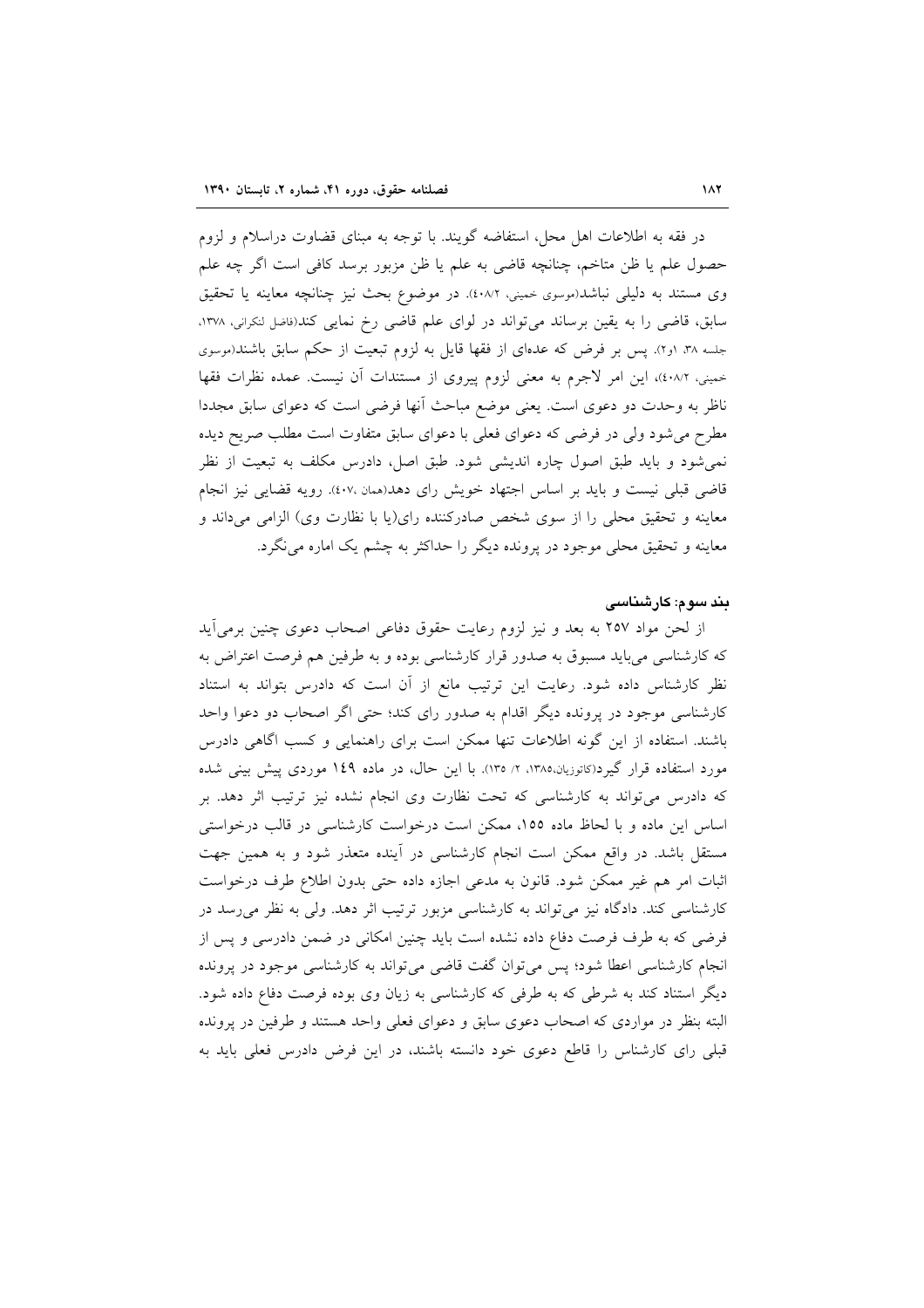توافق بعمل اَمده احترام گذاشته و به مفاد نظریه کارشناسی بسان یک قرارداد الزام اَور بنگرد (متین دفتری،١٣٣٧، ٣٦٧). بر همین اساس است كه راى مستند به چنین نظری غیر قابل تجدید نظر یا فرجام است. ولی اگر اصحاب دعوای سابق و فعلی واحد بوده معذلک دعوای فعلی متفاوت با دعوای قبلی باشد به راحتی نمی توان قائل به الزام آور دانستن نظر سابق شد. در واقع هیچ موجبي نيست كه چنين نظري را لازم الاتباع بدانيم(همان ٣٦٨).

در فقه نیز کارشناسی فی نفسه حجیت ندارد و اگر مفید علم و آگاهی و قطعی بودن چیزی باشد، قاضی باید بدان رفتار کند(ساکت،۱۳۸۲، ۳۲۵). با این وصف، معیار، حصول علم است چه با کارشناسی موجود در پرونده حاضر و چه کارشناسی ای که در پرونده دیگر بعمل آمده است. البته برخی از فقهای معاصر در فرضی که کارشناس، عادل، ثقه و متعدد باشند نظر وی را بینه به شمار آوردهاند(صانعی، ۱۳۸۲، ۳۱/۲). اگر چنین باشد موضوع تابع حکمی است که در خصوص شهادت پذیرفته میشود. در واقع از شرط تعدد چنین بر میآید که ماهیت کارشناسی دست کم در این حالت خاص به شهادت نزدیک شده است(ری: کاتوزیان، ۱۳۸۲، ۳۲۱ به بعد).

### بند چهارم: اسناد احرازی

محتوای سند در برخی اوقات از ادله احرازی به شمار میرود و آن جایی است که محتوا و مفاد اسناد متضمن اخبار نباشد. بعنوان مثال نقشه هوایی سندی است که معاینه محل چند سال قبل در أن منعكس شده است و احراز واقعيت از معاينه محل بر عهده دادرس است (دريمي، ١٣٨٦، ٣٧). هم چنين است سند متضمن نظريه كارشناس، معاينه محل و... . در اين موارد ارزش سند تابع ارزش دلیلی است که سند متضمن آن است. پس اگر سند، متضمن نتیجه معاینه محلی باشد، مطالب مزبور در خصوص معاینه محل در مورد آن نیز جاری خواهد شد.

در فقه امامیه اصولا همه اسناد احرازی هستند. به عبارتی اقرارنامه ارزش اقرار و شهادتنامه ارزش شهادت را دارد. سند در صورتی قابل استناد است که از آن علم و یقین حاصل شود(ساكت،١٣٨٢، ٣٢٨). به عبارتي، سند وجود مستقل ندارد و في نفسه دليل محسوب نمي شود. آیت الله صانعی در یکی از فتاوی خویش اسناد رسمی و مملکتی را از امارات و حجج قویه می،دانند (صانعی،۱۳۸٦، ۳۱/۱). نظر محقق قمی نیز همین است. فقیه بزرگوار صرف سند و کتابت را جز حجج شرعیه نمیداند مگر آنکه شاهدی بر محتوای أن شهادت داده و یا أنکه حاکم علم به مندرجات اَن پیدا کند(چکیده نظرات فقهی، ۱۳۸۸ و صفری،۱۳۸۱٬۹۰۰. اَیت الله موسوی اردبیلی نیز در پاسخ به سوال ۱۳۱٦ که بوسیله نگارنده در مرداد ۱۳۸۸ به عمل آمده است، استناد دوباره به سند در دادرسی دیگر را فرع بر حصول علم و اطمینان دانستهاند. بر این اساس، دادرس در هیچ فرضی مکلف به تبعیت از مفاد سند نیست و چنانچه سند در پروندهای دیگر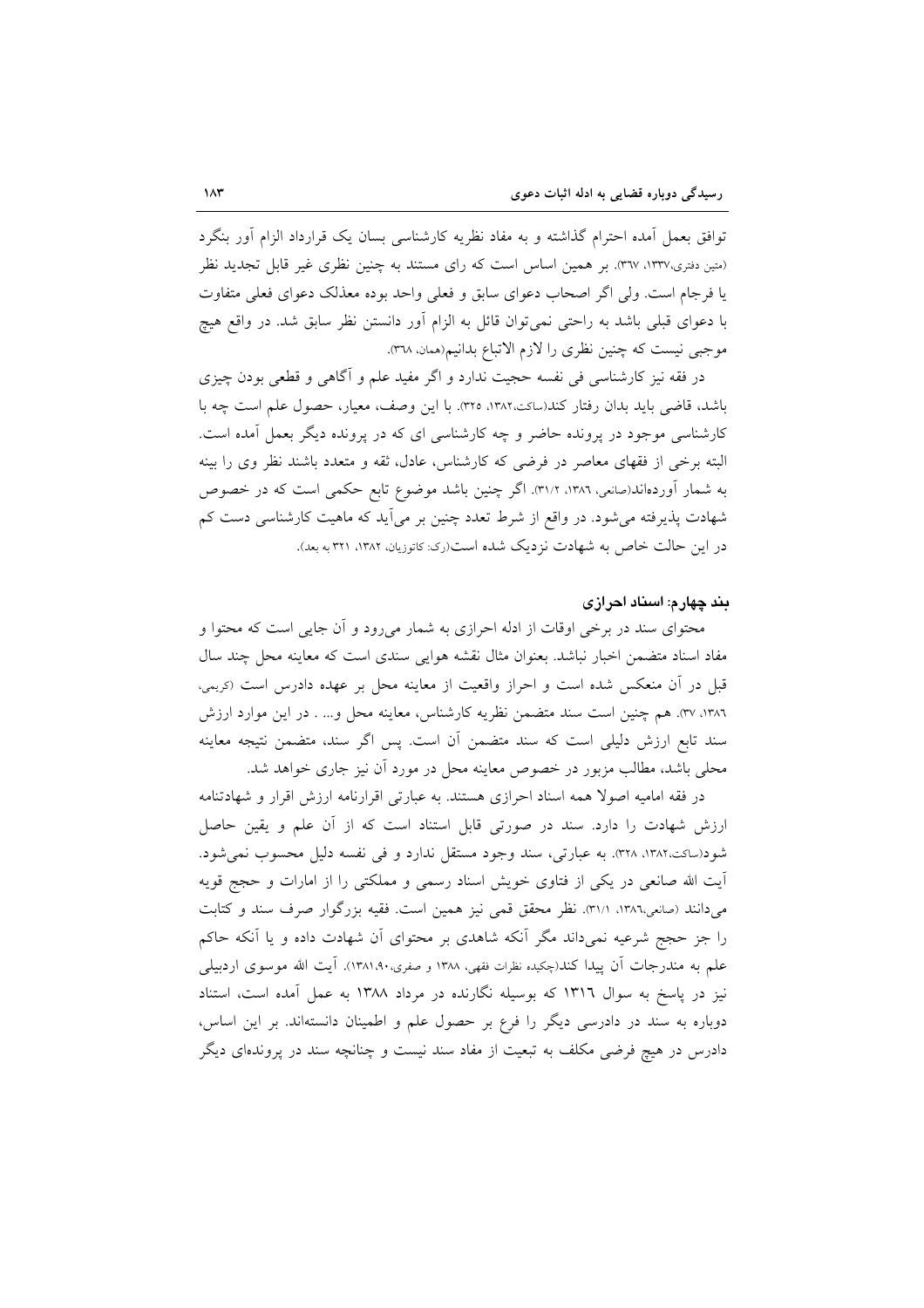موجود باشد نیز چنین اختیاری مطرح است. پس میتوان گفت از لحاظ فقهی تبعیت از مفاد سندی که در دادرسی پیشین بدان استناد شده است اجباری نیست. با این حال، احکام ثانویه متضمن اعتبار ذاتی اسناد بوده و بر همین مبنا سند، دیگر وسیله حصول علم نیست؛ اعتبار ذاتی پیدا می کند و نادیده گرفتن مفاد صریح آن موجب نقض حکم در مراجع عالی خواهد بود (ماده ٣٧٤ ' و مواد ٧٠ به بعد ق ث). دادرس ديگر نمي تواند صرفاً بر مبناي قانع نشدن يا نرسیدن به علم از ترتیب اثر دادن به مفاد صریح سند خودداری کند.

### نتىحە

چنانچه در جریان دادرسی امری احراز شود، مانند آنکه مطلبی به عنوان گواهی یا سوگند گفته شود، در دادرسی های بعدی نیز معتبر است؛ منتها این امر به معنی تکلیف قاضی بعدی در تبعیت از ارزیابی دادرس سابق از ادله ارائه شده نیست. در واقع، باید بین دو موضوع تفکیک کرد: وقوع امری مانند اظهار مطلبی یا اجرای قرار و نتیجهای که از آن قرار یا واقعه گرفته می شود. وقوع رویدادی یا بیان مطلبی، معتبر و غیرقابل خدشه است. مثلاً چنانچه در پرونده سابق قرار معاینه محل اجرا شده باشد در اجرای آن نمیتوان تردید کرد یا اگر مطلبی از سوی یکی از طرفین دعوی گفته شده باشد نمیتوان اظهار آن را انکار کرد. ولی این امر به معنی تبعیت قاضی فعلی از ارزیابی و نتیجه گیری قاضی سابق نیست. پس دادرس می تواند علی رغم پذیرش اجرای قرار، به نتیجهای متفاوت برسد. این مسئله در گواهی نیز رخ نمایی می کند. به عنوان قاعده می توان گفت، قاضی مکلف به تبعیت از ارزیابی دادرس گذشته نیست؛ با این حال در مواردی مانند اقرار و سند صریح که موضوع ارزیابی در مورد آنها منتفی بوده و دلالت آنها از نوع وضعی است، نقش قاضی منفعل بوده و میتوان قاضی بعدی را مکلف به صدور رای به استناد اقرار یا سندی دانست که مستند صدور رای در پرونده قبلی بوده است. همین حکم در خصوص سوگند نیز جاری میشود. سوگند در حکم صلح بوده و در دعاوی دیگر نیز قابل استناد است و قاضی نیز مکلف به محترم نگه داشتن مفاد آن است. در دلایل احرازی، نظر به اینکه نقش دادرس نقشی فعال است و اظهار نظر قضایی وی نقشی بسزا در قوت بخشیدن به توان اثباتی دلیل دارد(امارات جز ادله عقلی میباشند) و از آنجا که ارزش دلیل در دادرسی دیگر نمیتواند بیشتر از ارزش آن در دادرسی ای باشد که در ضمن آن به درستی دلیل پرداخته شده است، لذا به عنوان قاعده نمی توان دادرس را مکلف به صدور رای

۱. ماده ۳۷٤ - در مواردی که دعوا ناشی از قرارداد باشد، چنانچه به مفاد صریح سند یا قانون یا آییننامه مربوط بهآن قـرارداد معنای دیگری غیر ازمعنای مورد نظر دادگاه صادرکننده رأی داده شود، رأی صادره در آن خصوص نقض میگردد.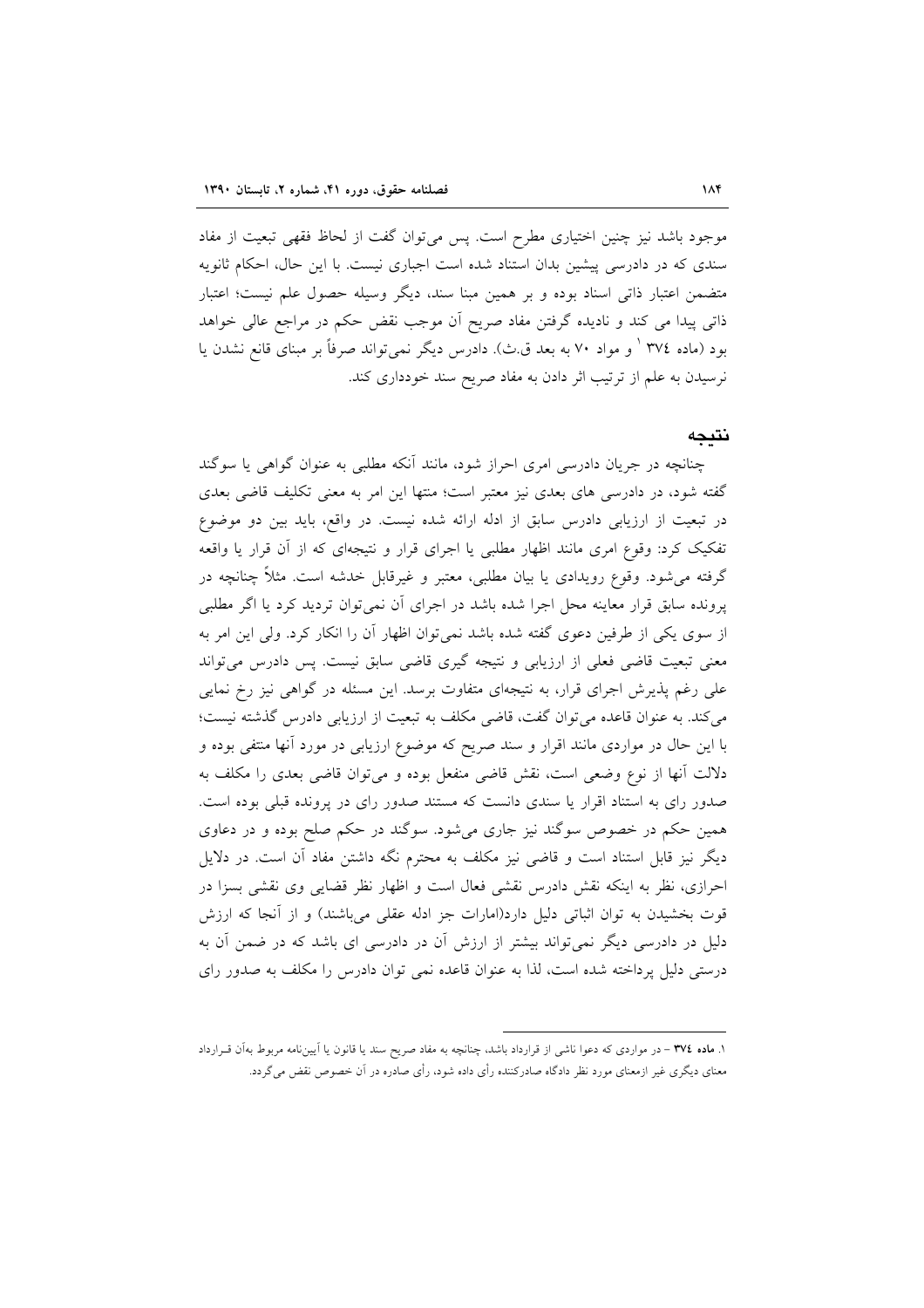بر اساس ادلهای دانست که شخصا استنباطی از آن نداشته و یا آنکه تحت نظر وی تمهید نشده است.

### منابع و مآخذ

١. امامي، حسن، (١٣٨٧)، حقوق مدني، تهران: انتشارات اسلاميه، ج ١ و٦. ٢. جعفري لنگرودي، محمد جعفر،(١٣٦١)، دايره المعارف علوم اسلامي، تهران: انتشارات گنج دانش. ٤. ----------------------------- ١٣٧٨، مبسوط در ترمینولوژی حقوق، تهران: گنج دانش . ٥. چكيده نظرات فقهي،١٣٧٨، www.ahl-ul-bayt.org.com. ٦. رشتي، حاج ميرزا حبيب الله( ١٤٠١ ق.)، كتاب القضا، قم: دار القران الكريم. ٧. ساكت، محمد حسين(١٣٨٢)، دادرسي در حقوق اسلامي، تهران: نشر ميزان. ٨ سبحاني، جعفر(١٣٧٦)، نظام القضا و الشهاده في الشريعه الاسلاميه الغرا، قم: موسسه امام صادق. ۹. شمس، عبدالله(۱۳۸۲)، آیین دادرسی مدنی، ج ۱، تهران: نشر میزان. ۱۰. ----------(۱۳۸۵)، ج۳، تهران: انتشارات دراک. ١١. صانعي، يوسف (١٣٨٦)، ا**ستفتائات قضايي**، انتشارات پرتو خورشيد، بيجا. ۱۲. صفری، محسن( ۱۳۸۱)، « تعارض میان سند و شهادت در حقوق مدنی ایران و فقه امامیه»، مجله دانشکده حقوق و علوم سیاسی،٥٦، ١٢١-٨٥. ١٣. فاضل لنكراني(١٣٨٧)، درس خارج فقه، جلسه ٣٨ . ١٤. كاتوزيان، ناصر(١٣٨٥)، اثبات و دليل اثبات، تهران: نشر ميزان. ۱۵. --------------(۱۳۸۲)، اعتبار امر قضاوت شده در دعوای مدنی، تهران: کانون وکلای دادگستری. ۱٦. ------------(۱۳۸۲)، قانون مدنی در نظم حقوقی کنونی، تهران: نشر میزان.  $\mathcal{M}$ ١٩. عاملي، محمد جواد(١٤١٩)، مفتاح الكرامه، قم: موسسه نشر اسلامي. ۲۰. کریمی، عباس(۱۳۸٦)، ادله اثبات دعوی، تهران: بنیاد حقوقی میزان. ٢١. ---------------- آيين دادرسي مدني، تهران: انتشارات مجد. ۲۲. متین دفتری، احمد(۱۳۳۷)، آیین **دادرسی مدنی و بازرگانی**، تهران: چایخانه دانشگاه. ٢٣. مرواريد، على اصغر (١٤١٠ ق.)، القضا و الشهادات، بيجا: موسسه فقه الشيعه. ٢٤. موسوى اردبيلي،عبد الكريم (بيتا)، فقه القضا، بيجا. ٢٥. موسوى خميني، روح الله(بيتا)، تحرير الوسيله، قم: مطبوعات دار العلم. ٢٦. موسويان، سيدابوالفضل(١٣٨٤)، «قلمرو حجيت علم قاضي در فقه»، مجله مقالات و بررسي ها، (٣)٧٧، ٩٣-١١٩. ٢٧. نجفي، محمد حسن(١٣٩٨ ق.)، جواهر الكلام، تهران: دار الكتب الاسلاميه.